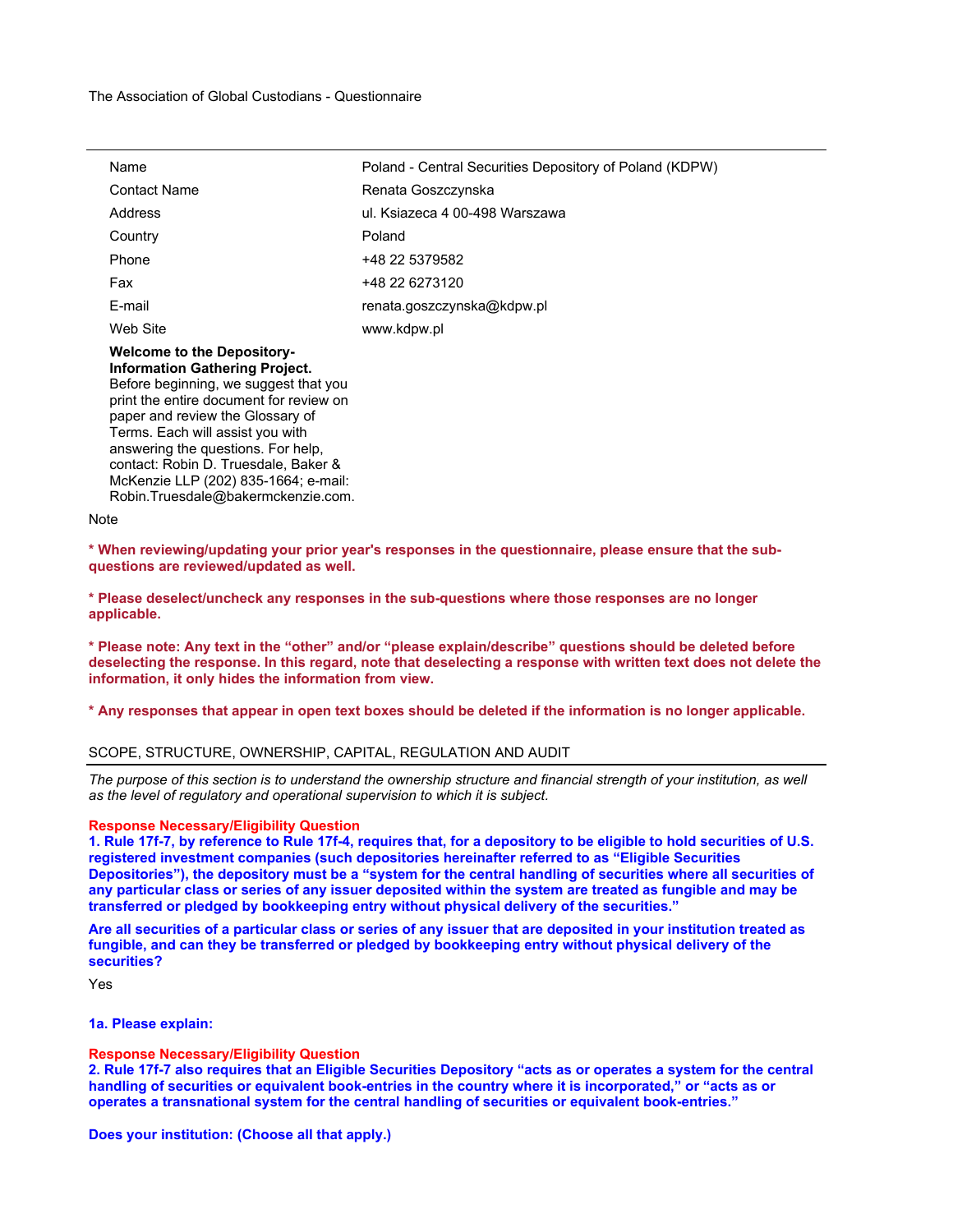Act as or operate a system for the central handling of securities or equivalent book-entries in the country where it is incorporated? (please answer 2b)

## **2a. Please explain:**

## **2b. Please specify the types of securities for which you act as or operate a system for the central handling of securities or equivalent book-entries:**

equities: domestic and foreign shares, allotment certificates, investment certificates, rights to shares, subscription rights, option warrants, exchange trade funds (ETFs); debt instruments: T-bonds, international financial institution bonds, central bank bonds, municipal bonds, domestic and foreign corporate bonds, convertible bonds, bonds with priorities rights, mortgage bonds, structured certificates, certificates of deposit; derivatives: futures contracts, options, index participation units.

#### **3. What type of legal entity is the institution? (Choose all that apply.)**

Other (please answer 3a)

**3a. Please explain:**

Joint stock company

## **4. Is the institution operated as a "for profit" or a "not for profit" organization?**

Not for profit, Other (please answer 4a)

## **4a. If other, please explain:**

The depository may set aside a share of its profits for the payment of a dividend if the profits generated do not need to be retained to enable the Company to perform its business activities.

### **5. Please provide the names of the owners and their ownership interest percentages.**

33.3 % Warsaw Stock Exchange 33.3 % National Bank of Poland (Central Bank) 33.3 % Ministry of State Treasury

#### **6. Please answer the following:**

### **6a. What is the date of establishment of the depository?**

07/Nov/1994

#### **6b. What is the date that the depository's operations began?**

11/Apr/1991

### **7. Under what regulation or statute is the depository established and governed?**

The Trading in Financial Instruments Act, Capital Market Supervision Act, Statute of the KDPW, Code of Commercial **Companies** 

#### **7a. Is the regulation or statute electronically available?**

Yes (please answer 7b), No

## **7b. If regulation or statute is electronically available, please supply web address(es) here or upload document (s) in question 7c.**

The Trading in Financial Instruments Act : 1. English translation not updated http://www.knf.gov.pl/en/Images/ustawa\_o\_obrocie\_aktualizacja\_2011\_tcm81-26532.pdf 2.Polish legally binding version http://isap.sejm.gov.pl/Download;jsessionid=F090BC4E41FE43862D50A8516B9BFD3C? id=WDU20061571119&type=3 Capital Market Supervision Act: 1. English translation not updated http://www.knf.gov.pl/en/Images/o\_nadzorze\_kapitalowym\_aktualizacja\_2009\_tcm81-27720.pdf 2. Polish legally binding version http://isap.sejm.gov.pl/Download?id=WDU20051831537&type=3 KDPW Articles of Association http://www.kdpw.pl/en/rules/Documents/statut e.pdf Code of Commercial Companies 1. Polish legally binding version (English version not available) http://isap.sejm.gov.pl/Download?id=WDU20000941037&type=3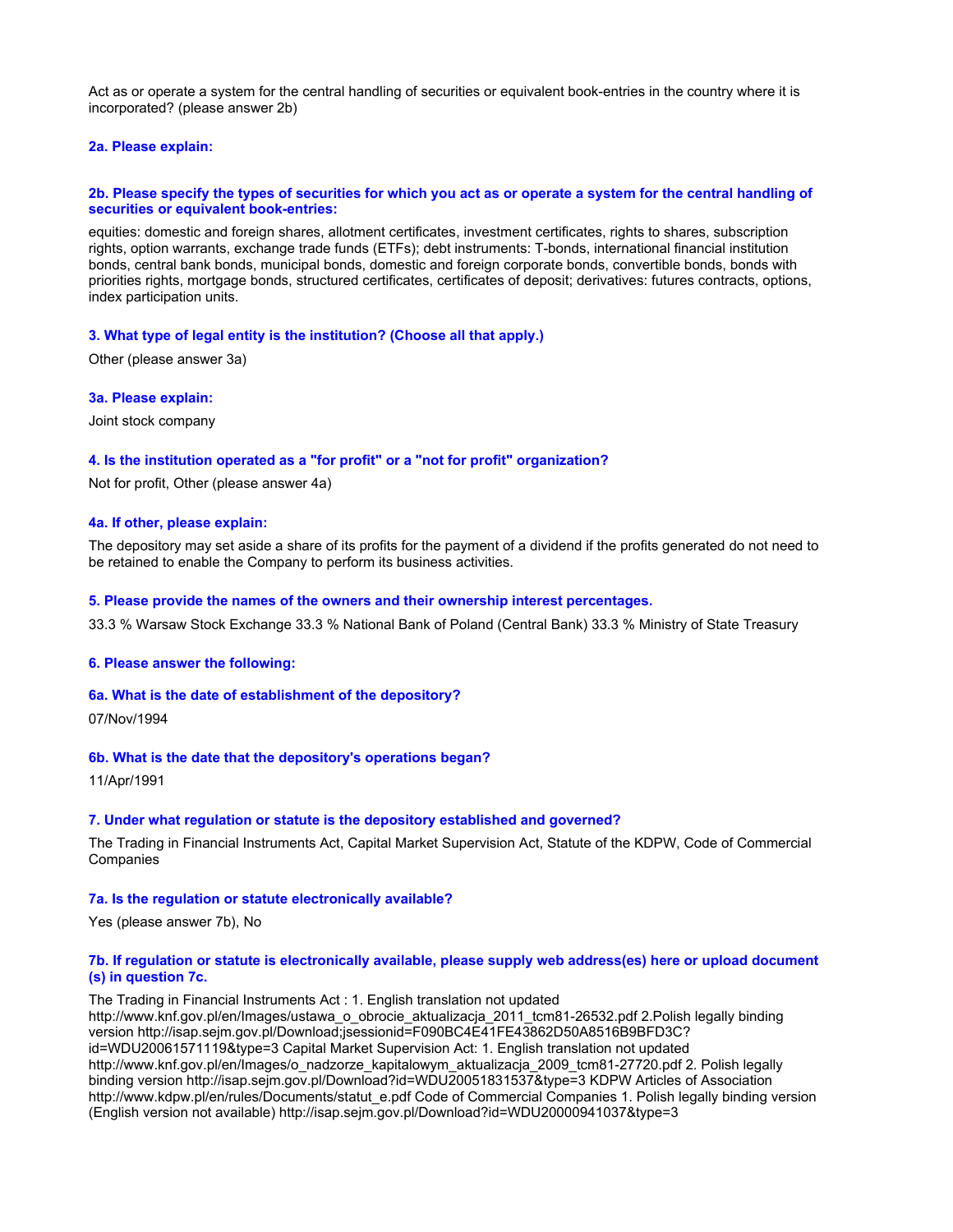## **7c. Please supply document(s) here:**

## **7d. Please provide details of the structure and composition of your Board together with their industry experience and responsibilities in governing the depository.**

## **What are the qualifications to become a board member?**

The Polish legal system (Code of Commercial Companies) provides general requirements concerning members of corporate governing bodies. According to the Code, KDPW as a joint-stock company has a dual governance structure (a so called two-tier board system), with a supervisory and management board. Qualification requirements concerning specific educational background and professional experience in a given field are set out in certain acts of law governing the operation of entities in a given sector, e.g. banks or some specific companies established pursuant to a separate act of law. The Act on Trading in Financial Instruments dated 29 July 2005 (as amended), on the basis of which the National Depository operates, includes no such provisions with respect to the supervisory and management board of a company. In such cases, qualification requirements are set by shareholders to appoint a Board member.

#### **7e. What are the election procedures?**

The Supervisory board represents shareholders. Members are appointed and dismissed by the Shareholders' General Meeting. They elect a Chairman and Vice-Chairman in a secret ballot. The General Meeting is valid and may adopt resolutions if at least half of the shares are represented. The shareholders of the company are, in equal parts: the State Treasury represented by the Minister of the State Treasury, the Warsaw Stock Exchange and the National Bank of Poland. The Management board: - the President is appointed/dismissed by the Shareholders' General Meeting in a secret ballot by an absolute majority of votes (more than half of the votes cast), - Members including one or more vicepresidents of the Board are appointed, at the request of the President of the Board, by the Supervisory Board in an open vote by an absolute majority of votes cast by the members of the Supervisory Board present at the meeting. The meeting is valid if all members of the Supervisory Board have been notified of the meeting at least 5 working days prior to its date and at least half of the members of the Supervisory Board are present. In order to adopt a resolution concerning the appointment or, as the case may be, dismissal of a member of the Board (as well as in other matters), such an item must be included in the agenda of a meeting. In justified circumstances, the Chair of the Supervisory Board may shorten the length of the 5 days deadline.

#### **7f. What is the maximum length of time a board member can serve?**

The term of a board member is set out in the KDPW Articles of Association. It amounts to three years constituting a joint term of office of the Board members. The rule concerns the Supervisory Board of KDPW S.A. and the Management Board of KDPW S.A. The mandates of all Board members expire on the day of an Annual Meeting of Shareholders for the previous full financial year of serving as the member is held. Under Polish law there is no limit as to the number of terms of office, however, there is a limitation as to the duration of such a term, which in joint stock companies is 5 years.

## **7g. How are the voting powers distributed amongst the board members (i.e. does each board member have one vote or do certain members have additional voting power)?**

Each Board member has one vote. The Supervisory board: Resolutions are adopted on the basis of an absolute majority of votes of the members present at the session. The Management board: Resolutions are adopted by ordinary majority of votes. In the case of a tie, the President of the Board has the casting vote. Each Board member may have a dissenting opinion, if they vote against the resolution. Such a dissenting opinion must be written down in the resolution and legal and factual justification for it must be given.

#### **7h. Who is responsible for regulating the board members?**

The number of Board members, the duration of the term of office (in accordance with the statutory norm), any additional rights for the President of the Board associated with supervising the work of the Board, as well as the manner of voting, the validity of Board meetings, extension or, as the case may be, limitation of competences of the Board in accordance with the Code of Commercial Companies are set out in the KDPW Articles of Association, i.e. by shareholders acting as the General Meeting.

#### **Response Necessary/Eligibility Question**

**8. Rule 17f-7 requires that an Eligible Securities Depository "is regulated by a foreign financial regulatory authority as defined under section 2(a)(50) of the Act", with section 2(a)(50) establishing that "'foreign financial regulatory authority' means any (A) foreign securities authority, (B) other governmental body or foreign equivalent of a self-regulatory organization empowered by a foreign government to administer or enforce its laws relating to the regulation of fiduciaries, trusts, commercial lending, insurance, trading in contracts of sale of a commodity for future delivery, or other instruments traded on or subject to the rules of a**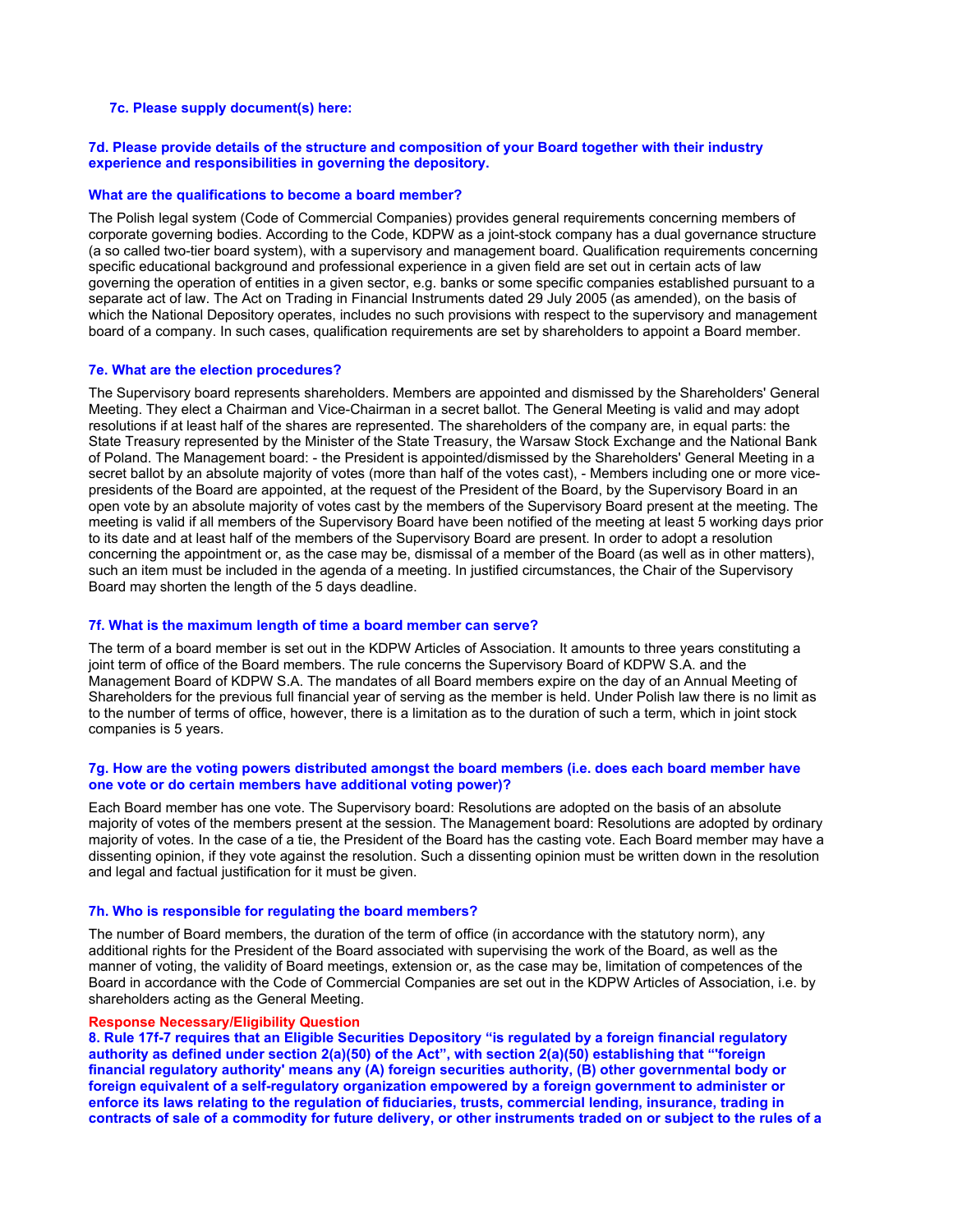## **contract market, board of trade or foreign equivalent, or other financial activities, or (C) membership organization a function of which is to regulate the participation of its members in activities listed above."**

## **Who regulates the activities of the depository? (Choose all that apply.)**

A governmental body or regulatory organization empowered to administer or enforce laws related to securities matters., A governmental body or self-regulatory organization empowered to administer or enforce laws related to other financial activities., A membership organization which regulates the participation of its members in securities matters or other financial activities.

#### **8a. Please explain:**

### **9. Please provide the name of regulatory authority(ies) identified in question 8:**

The Polish Financial Supervision Authority (PFSA) - concerns KDPW as a CSD European Securities and Markets Authority (ESMA) – concerns KDPW as a CSD and Trade Repository Regulatory Oversight Committee (ROC) – concerns KDPW\_LEI service

#### **Response Necessary/Eligibility Question**

**10. Rule 17f-7 requires that an Eligible Securities Depository "is subject to periodic examination by regulatory authorities or independent accountants."** 

#### **Is the depository subject to periodic examination by: (Choose all that apply.)**

Independent accountants?

**10a. Please explain:**

## **11. What enforcement actions are available to the regulatory authority(ies) for breach of applicable statute or regulatory requirements? (Choose all that apply.)**

## **Name of Authority #1 (please answer 11a):**

The Polish Financial Supervision Authority (PFSA)

### **11a.**

Fines, Other (please answer 11b)

### **11b. Please explain:**

An authorized representative of PFSA shall have the right to review KDPW`s books, documents and other carriers of information; to participate in the meetings of the Supervisory board and in the general meetings of shareholders of KDPW. Upon a written request of PFSA, the KDPW Management board shall be obliged to convene an extraordinary general meeting of shareholders or to put any matters specified by PFSA on the agenda of the general meetings. In case the Management board refuses the request, PFSA may appeal to a court to convene an extraordinary general meeting. PFSA may order the supervisory board to adopt a resolution concerning a particular matter. PFSA may appeal to a court against any resolution of the general meeting of shareholders or supervisory board, within 30 days of the date of receiving notice of the resolution, if it violates the provisions of law, the provisions of KDPW's Articles of Association, the rules or principles of safety of trading, or if the resolution has been adopted contrary to the provisions of law, provisions of KDPW's Articles of Association or the rules.

#### **Name of Authority #2 (please answer 11c):**

European Securities and Markets Authority (ESMA) in the scope of the trade repository service offered by KDPW (KDPW\_TR). TR is supervised by ESMA in order to ensure that it complies on an on-going basis with all EMIR requirements, thereby enabling regulators access to data and details of derivative contracts in order for them to fulfil their respective missions. Regulatory Oversight Committee (ROC), the regulatory supervisory body of the global LEI system in the scope of the LEI numbering agency service offered by KDPW (KDPW LEI). KDPW, has been given pre-LOU status and assigns identifiers - the Legal Entity Identifier (LEI) of counterparties to transactions concluded on the financial markets.

## **11c.**

Fines, Other (please answer 11d)

#### **11d. Please explain:**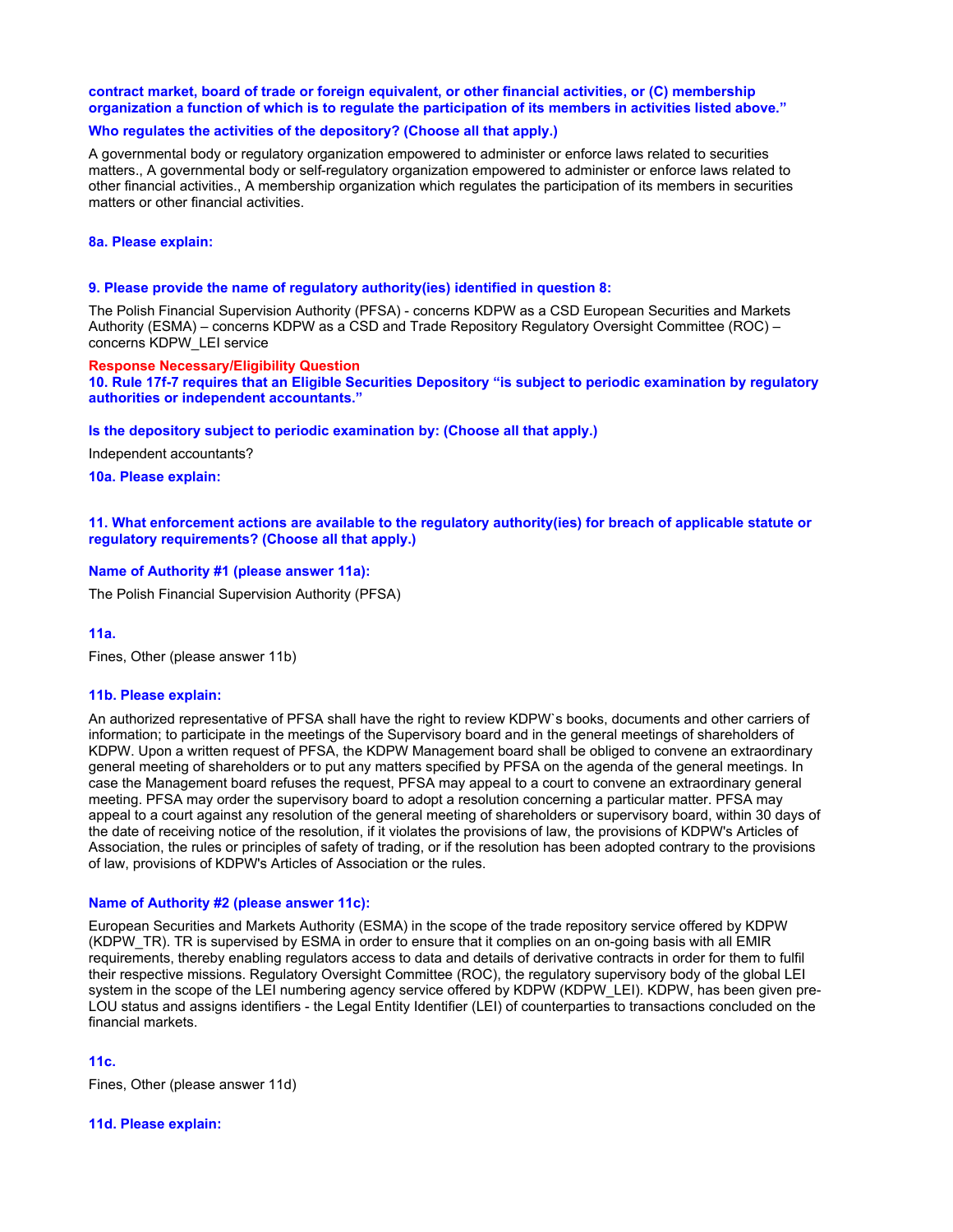ESMA has the power to impose fines or periodic penalty payments upon trade repositories and persons involved in trade repositories, Procedural rules for taking supervisory measures and imposing fines on trade repositories are described in article 64-69 of EMIR (Regulation No 648/2012 of 4 July 2012 on OTC Derivatives, central counterparties and trade repositories). The ROC's specific possible enforcement actions: - Requiring audits of the system (including appointment of external auditors) for financial controls, business practices, data quality standards or other matters necessary to ensure the public interest. - Approval of policies for the recognition and termination of local registration agencies and LOUs.

**12. Has there been any use of such enforcement actions in the last three years?**

No

**12a. If yes or other, please explain:**

**Capital**

#### **13. Are annual financial statements publicly disclosed?**

Yes (please answer 13a)

## **13a. If yes, the AGC requests a copy of the institution's annual report. Is the annual report available electronically?**

Yes (please answer 13b)

**13b. If yes, please upload the document(s) here or insert web link(s) in question 13d:**

**13c. If more than one document for 13b, please upload the additional document here:**

**13d. Please insert web link(s) for 13b here:**

http://www.kdpw.pl/en/kdpw/publications/Pages/AnnualReports.aspx

**13e. If no, and annual report and/or financial statements are not disclosed, please state your share capital, reserves, and retained earnings (or equivalents as determined under local accounting standards).**

**Share Capital (then please answer 13f):**

**13f. Reserves (then please answer 13g):**

**13g. Retained Earnings:**

**13h. If other, please explain:**

**Internal Audit**

## **14. Is an internal audit undertaken in your depository?**

Yes (please answer 14a)

## **14a. If yes, what areas does the audit cover (financials, operations, etc.) and which department in your depository handles it?**

The audit covers operations, compliance and partially financials areas. It is handled by the Internal Audit Department.

**14b. Please list the date of your last internal audit:** 18/Aug/2015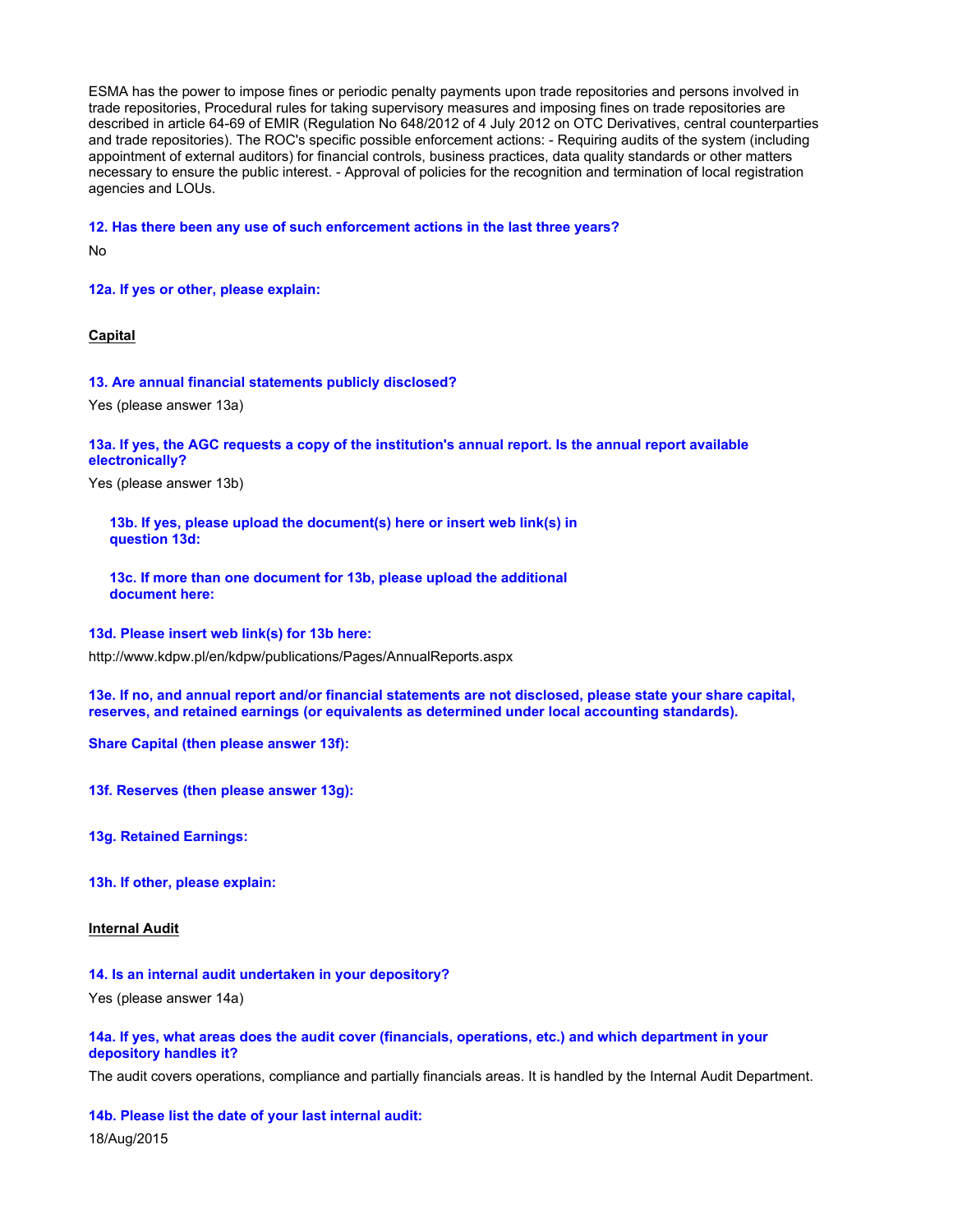### **Please list the period that the audit covered:**

01/Jan/2015

**to**

30/Jun/2015

**14c. How frequently does the internal audit occur? (Choose one.)**

Two or more times a year (please answer 14e)

**14d. If less than annually, please explain:**

**14e. Are the results of the internal audit publicly available?**

No

**14f. Please select the statement that most accurately characterizes the results of the last internal audit: (Choose one.)**

No material exceptions found.

## **14g. If minor or material exceptions were found, what actions were taken? Please describe:**

31 August to 17 September 2010, the audit covered the period from 1 June to 31 August 2010

**15. Is a financial audit performed by an Audit Firm, Regulatory Authority, or other external party?**

Yes (please answer 15a)

## **15a. If yes, please state the name(s) of the entity(ies) who perform the financial audit.**

Ernst & Young Audyt Polska Sp. z o. o. sp. k., Tax audits is performed by the Fiscal Audit Office

# **15b. Please list the date of your last financial audit performed by an Audit Firm, Regulatory Authority, or other external party:**

23/Feb/2015

## **15c. Please list the period that the audit covered:**

01/Jan/2014

**to**

31/Dec/2014

## **15d. How frequently does the financial audit occur? (Choose one.)**

Annually (please answer 15f)

**15e. If less than annually, please explain:**

## **15f. Are the results of the financial audit publicly available?**

Yes

## **15g. Please select the statement that most accurately characterizes the results of the last financial audit: (Choose one.)**

No material exceptions found.

## **15h. If minor or material exceptions were found, what actions were taken? Please describe:**

................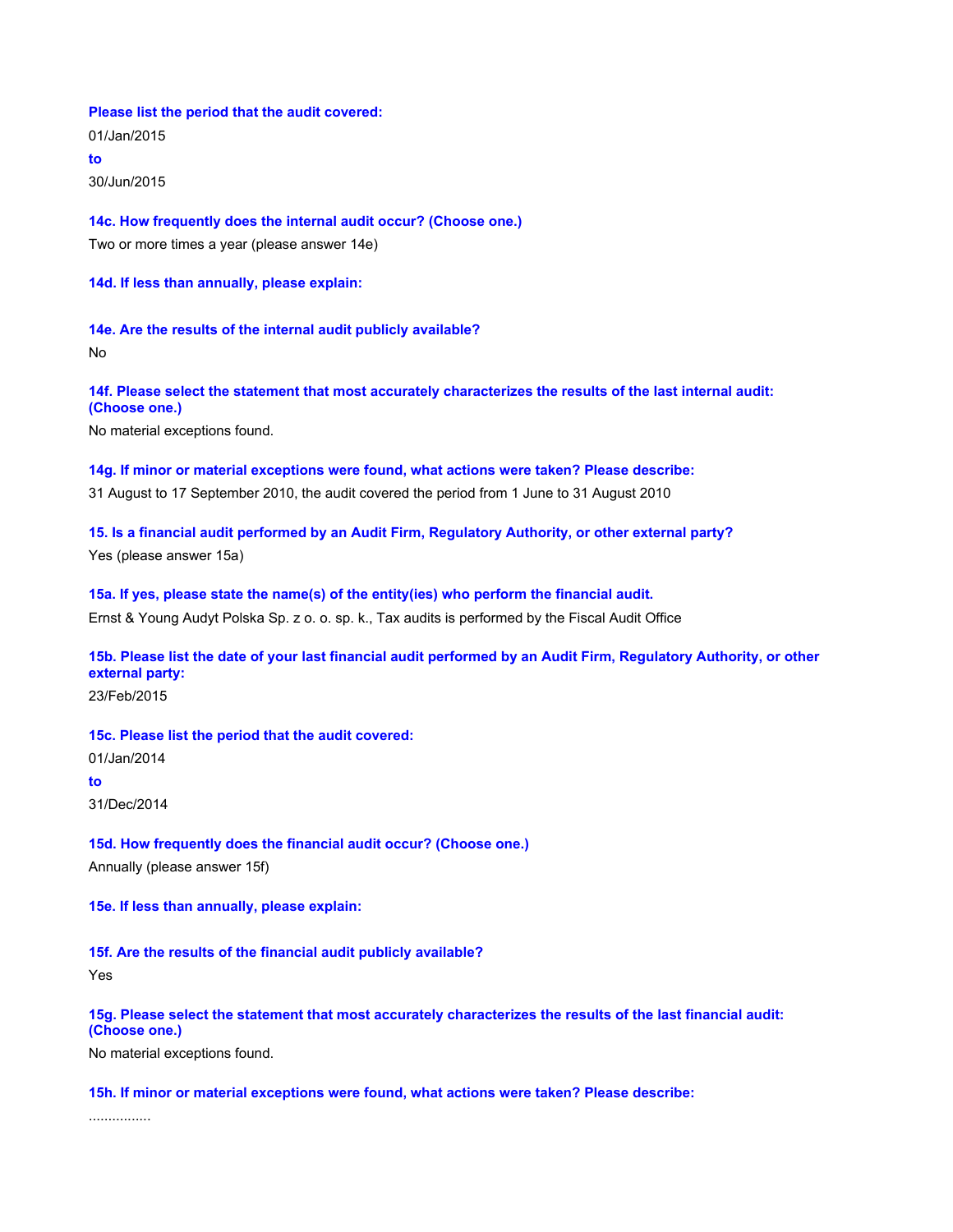## **16. Is an operational audit performed by an Audit Firm, Regulatory Authority, or other external party?**

Yes (please answer 16a)

# **16a. If yes, please state the name(s) of the entity(ies) who perform the operational audit.**

1. The Polish Financial Supervision Authority (PFSA) 2. Ernst & Young Business Advisory Ltd.

# **16b. Please list the date of your last operational audit performed by an Audit Firm, Regulatory Authority, or**

**other external party:** 14/Jun/2010

**16c. Please list the period that the audit covered:** 02/Jan/2007

**to**

31/Dec/2009

## **16d. How frequently does the operational audit occur? (Choose one.)**

Less than annually (please answer 16e)

## **16e. If less than annually, please explain:**

1. External operational audit, covers the entire spectrum of audit activities performed by the KDPW Internal Audit Department and its assessment with recommendations. It is conducted at least once every five years. 2. The PFSA operates audits chiefly at the request of KDPW participants, which may seek an investigation of certain procedures. No such requests have been made since 2009. According to CSDR (July 2014, article 22), PFSA will be obliged to perform an audit at least once a year.

## **16f. Are the results of the operational audit publicly available?**

No

## **16g. Please select the statement that most accurately characterizes the results of the last operational audit: (Choose one.)**

No material exceptions found.

## **16h. If minor or material exceptions were found, what actions were taken? Please describe:**

## PARTICIPANTS AND PARTICIPATION

*The purpose of this section is to understand issues relating to participation in the depository, including eligibility requirements, conditions of participation, and supervision of participants.*

## **17. What types of entities are eligible to become participants and how many of each type are there currently? (Choose all that apply.)**

Banks (please answer 17a), Brokers (please answer 17e), Foreign Institutions (please answer 17m), Other entities (please answer 17q)

## **17a. How many Bank participants are there currently? (then please answer 17b)**

15 (as of the end September 2015)

**17b. Please select the features included in the eligibility requirements for Banks. (Choose all that apply.)** Regulatory Oversight (please answer 17c), Other (please answer 17d)

**17c. Where can a description of the specific eligibility requirements for Bank participants be found?** KDPW Rules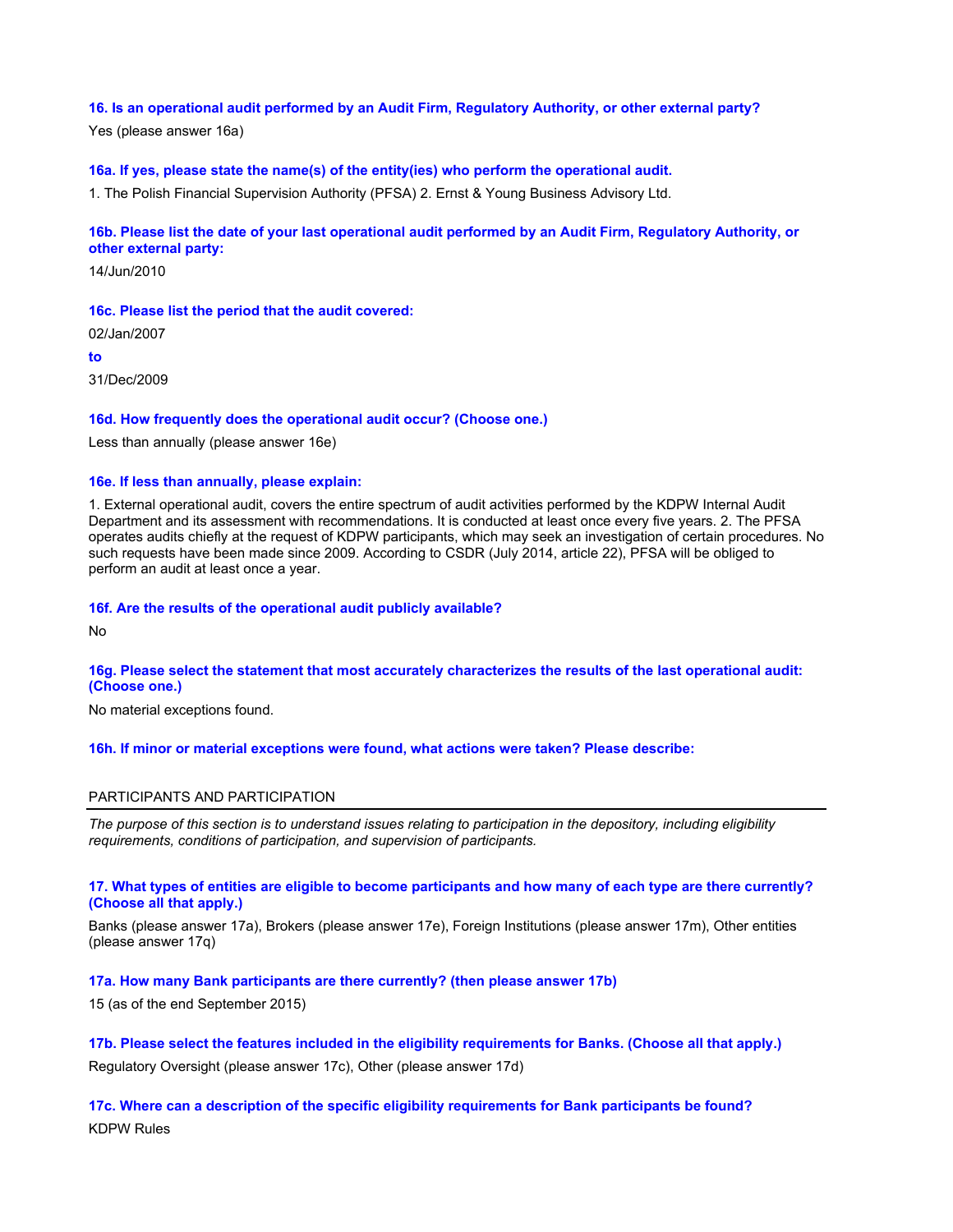## **17d. Please explain:**

Material and technical requirements

## **17e. How many Broker participants are there currently? (then please answer 17f)**

19 (as of the end September 2015)

**17f. Please select the features included in the eligibility requirements for Brokers. (Choose all that apply.)** Regulatory Oversight (please answer 17g), Other (please answer 17h)

**17g. Where can a description of the specific eligibility requirements for Broker participants be found?** KDPW Rules

**17h. If other, please explain:**

Material and technical requirements

**17i. How many Individual participants are there currently? (then please answer 17j)**

**17j. Please select the features included in the eligibility requirements for Individual participants. (Choose all that apply.)**

**17k. Where can a description of the specific eligibility requirements for Individual participants be found?**

**17l. If other, please explain:**

## **17m. How many Foreign Institution participants are there currently?**

3 (as of the end September 2015)

**17n. Please select the features included in the eligibility requirements for Foreign Institution participants. (Choose all that apply.)**

Regulatory Oversight (please answer 17o), Other (please answer 17p)

## **17o. Where can a description of the specific eligibility requirements for Foreign Institution participants be found?**

The Trading in Financial Instruments Act, KDPW Rules

## **17p. If other, please explain:**

Material and technical requirements

### **17q. If you have selected "Other entities" above, please explain:**

Depositors (brokerage offices or banks: participants who do not keep securities accounts, however perform activities involving the execution of securities purchase or sale orders on behalf of clients, and entrust KDPW with the management of securities accounts for their own securities); - Market organisers - Exchanges (Warsaw Stock Exchange,BondSpot SA,Polish Power Exchange); - Clearing houses (KDPW\_CCP, Warsaw Commodity Clearing House),- Central securities depository (KDPW)– Treasury State/Ministry of Finance; Bank Guarantee Fund, Central Bank (National Bank of Poland)

**17r. Indicate how many "Other entities" are currently participants?**

27 (as of the end September 2015)

**17s. Please select the features included in the eligibility requirements for the participants referred to above as "Other entities". (Choose all that apply.)**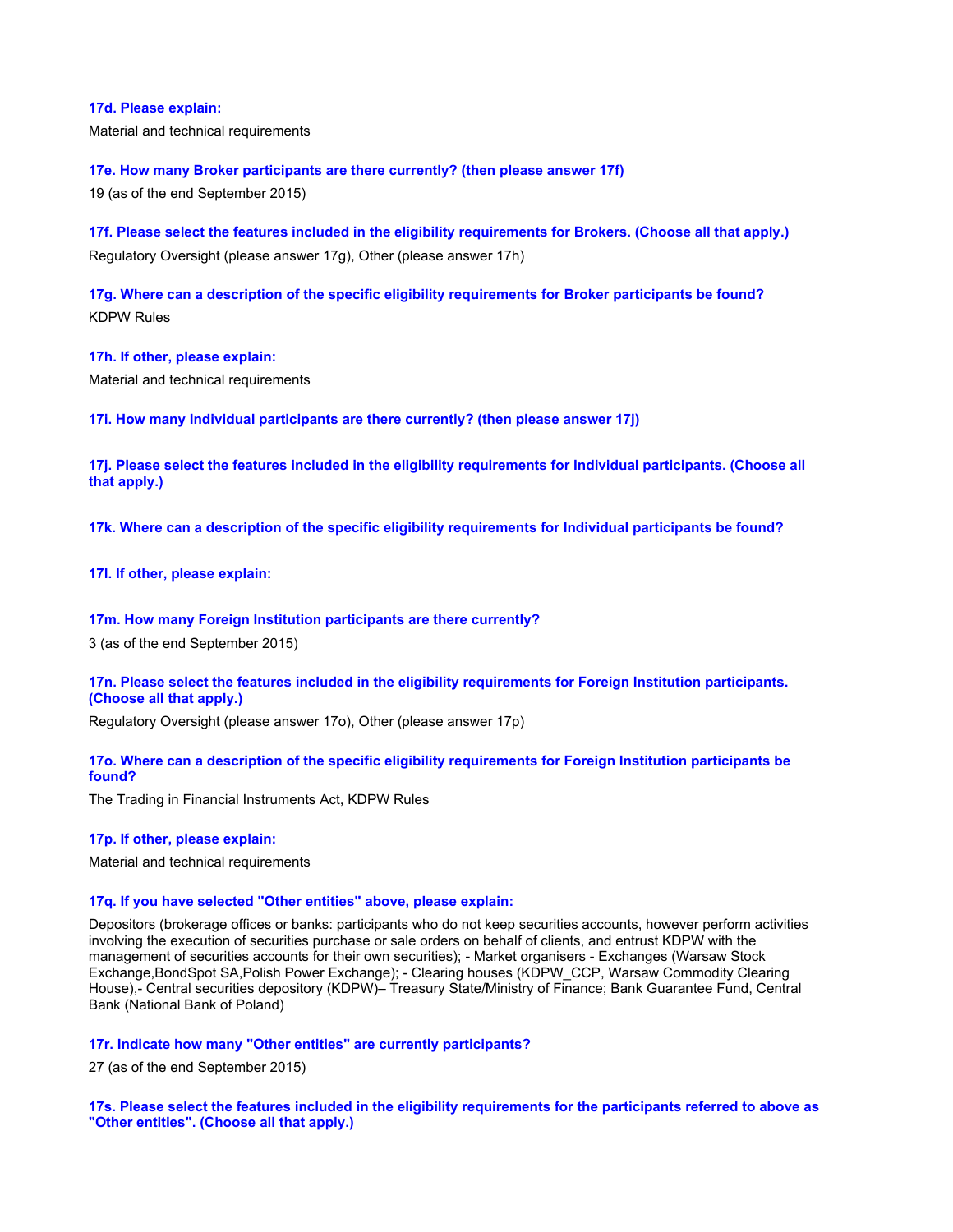Regulatory Oversight (please answer 17t)

**17t. Where can a description of the specific eligibility requirements for participants described above as "Other entities" be found?**

KDPW Rules

**17u. If other, please explain:**

**18. Are participants required to contribute capital to the depository that would result in ownership of the depository?**

No

**18a. If yes, what fixed amount is required or what formula is used to determine the appropriate contribution level?**

**18b. If other, please explain:**

**19. Are prospective participants subject to an initial review and approval process regarding compliance with eligibility requirements?**

Yes

**19a. If other, please explain:**

### **Conditions of Participation**

**20. What governs the relationship between the depository and the participants? (Choose all that apply.)**

Relevant law and regulation, Standard participation contract, Rules of the depository

**20a. Please explain:**

#### **Response Necessary/Eligibility Question**

**21. Rule 17f-7 requires that an Eligible Securities Depository "holds assets for the custodian that participates in the system on behalf of the Fund under safekeeping conditions no less favorable that the conditions that apply to other participants."**

**Please confirm that assets of foreign investors held by custodians as participants in the depository are held under safekeeping conditions no less favorable than the conditions that apply to other participants.**

Yes (please answer 21b)

**21a. If no, other or not applicable, please explain:**

**21b. Please confirm the basis for the arrangements in place to ensure that the assets you hold for custodians receive the same level of safekeeping protection as the assets held for other categories of participants. (Choose all that apply.)**

Relevant Law and Regulation (please answer 21d), Established terms and conditions of participation (please answer 21d), Rules of the depository (please answer 21d)

## **21c. Please explain:**

**21d. For each item in Question 21b that you checked, please briefly supply references or citations to the law (s), regulation(s), or depository rule(s), participation condition(s), or participant contract provision(s), as applicable.**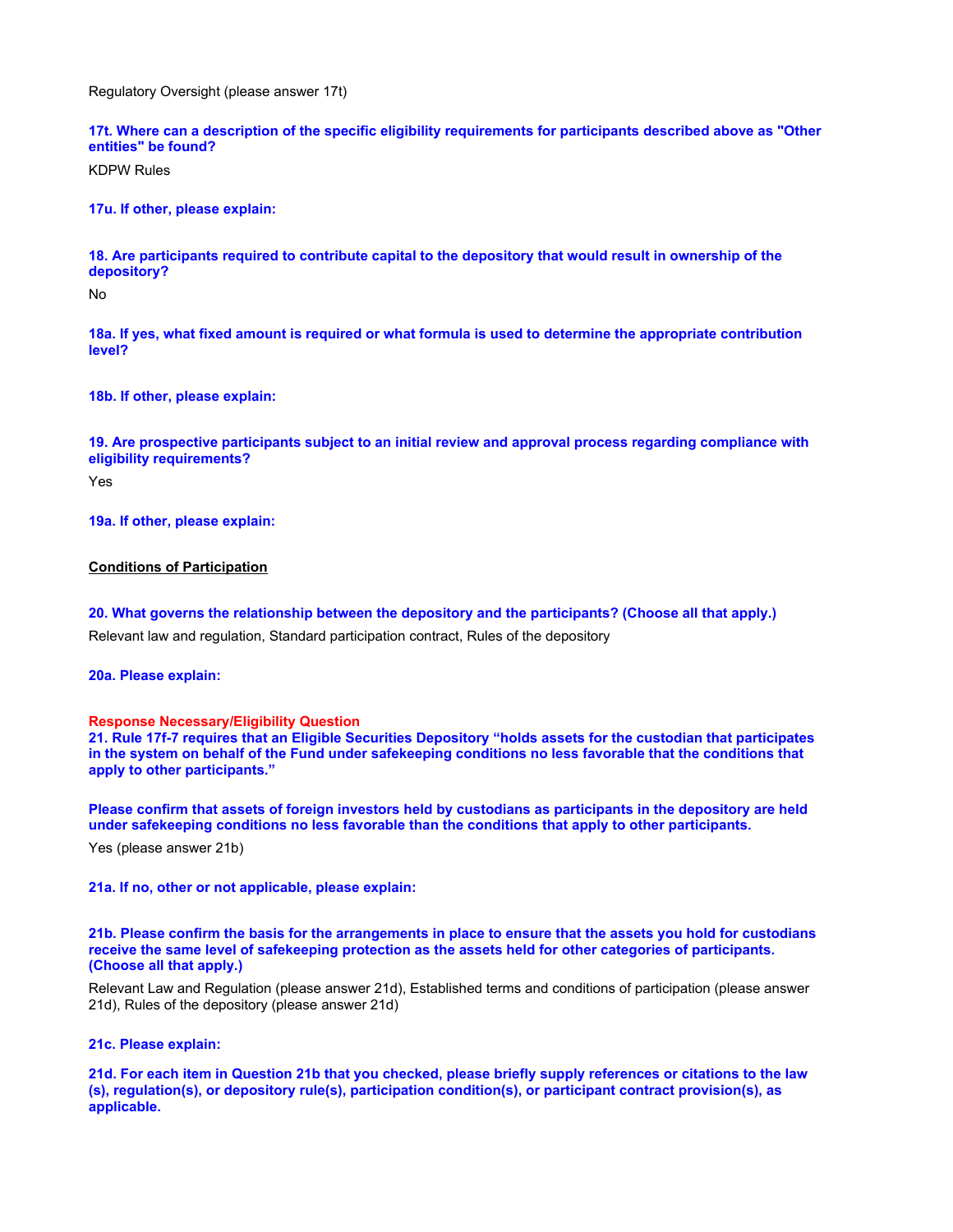Relevant Law and Regulation: There are no less favourable conditions for holding foreign investor assets by custodians in the depository system. The Act of 29th July 2005 on Trading in Financial Instruments defines the system for the registration of dematerialised securities comprising securities accounts, deposit accounts and omnibus accounts kept by entities authorised to do so under this Act and maintained by KDPW (article 3, point 21). KDPW is in charge of registering securities in: 1) deposit accounts, in the case of which the identification of the holder of the securities account in which such securities have been registered is not possible; 2) securities accounts; 3) omnibus accounts. Balances on accounts kept by the participants should correspond with the balances on the relevant deposit accounts kept at KDPW (article 57). Omnibus accounts are dedicated only for foreign entities (article 8a). However, deposit and omnibus accounts work on the same principles, i.e. the co-mingling of securities belonging to the clients of KDPW participants. In this way, the assets of foreign investors are not differentiated from those of other types of investors, but treated equally. Established terms and conditions of participation: Participants managing securities accounts and omnibus accounts in their systems are obliged to conform to the rules of managing a securities register (article 20, 24, 33, 33a of the KDPW Rules). The rules are similar for custodian and other participants who held foreign or domestic investor assets. Rules of the depository: The accounting scheme for the recording and transfer of securities is determined by the KDPW rules (article 34-36 of the KDPW Rules) and there is no discriminatory treatment of foreign investor assets. The registration is carried out as expressions of quantity, according to the following principles: double-entry bookkeeping, separate registration of securities, classification by types of participant status (separation the client's assets from participants securities), simultaneous registration (the registration on accounts managed by participant should reflect the balances on accounts managed in KDPW), completeness, integrity and transparency. The best accounting practices are applied and end-to-end audit trails are kept.

## **22. How does the depository notify participants of material changes to the conditions of participation? (Choose all that apply.)**

By public announcement, Other (please answer 22a)

#### **22a. Please explain:**

Electronic information system: ESDI/EWB (Electronic System of the Information Distribution)

#### **Governance of Participants**

#### **23. Who enforces compliance with the depository's conditions of participation? (Choose all that apply.)**

The depository

## **23a. Please explain:**

### **24. What enforcement actions are available to the enforcement authority? (Choose all that apply.)**

Fines, Restrictions on participation, Suspension of participation, Termination of participation, Other (please answer 24a)

#### **24a. Please explain:**

The Depository may caution a participant.

#### **25. Has there been any such enforcement actions in the last three years?**

Yes (please answer 25a)

#### **25a. If yes, please explain, including information relative to any suspensions of depository participants:**

During the past 3 years the following 3 disciplinary measures have been applied vis-a-vis 2 participants: - a suspension of participation following the PFSA's withdrawing permission for performing brokerage activities by the participant, caused by the contravention of financial requirements; - a caution resulting from the contravention of the securities book keeping rules, which precise the obligation to employ persons who have the special knowledge and experience or qualifications. KDPW has specified a time limit for fixing the violation (a fine is imposed if deadline is missed).

## **25b. If other, please explain:**

#### DEPOSITORY FUNCTIONALITY AND SERVICES; USE OF AGENTS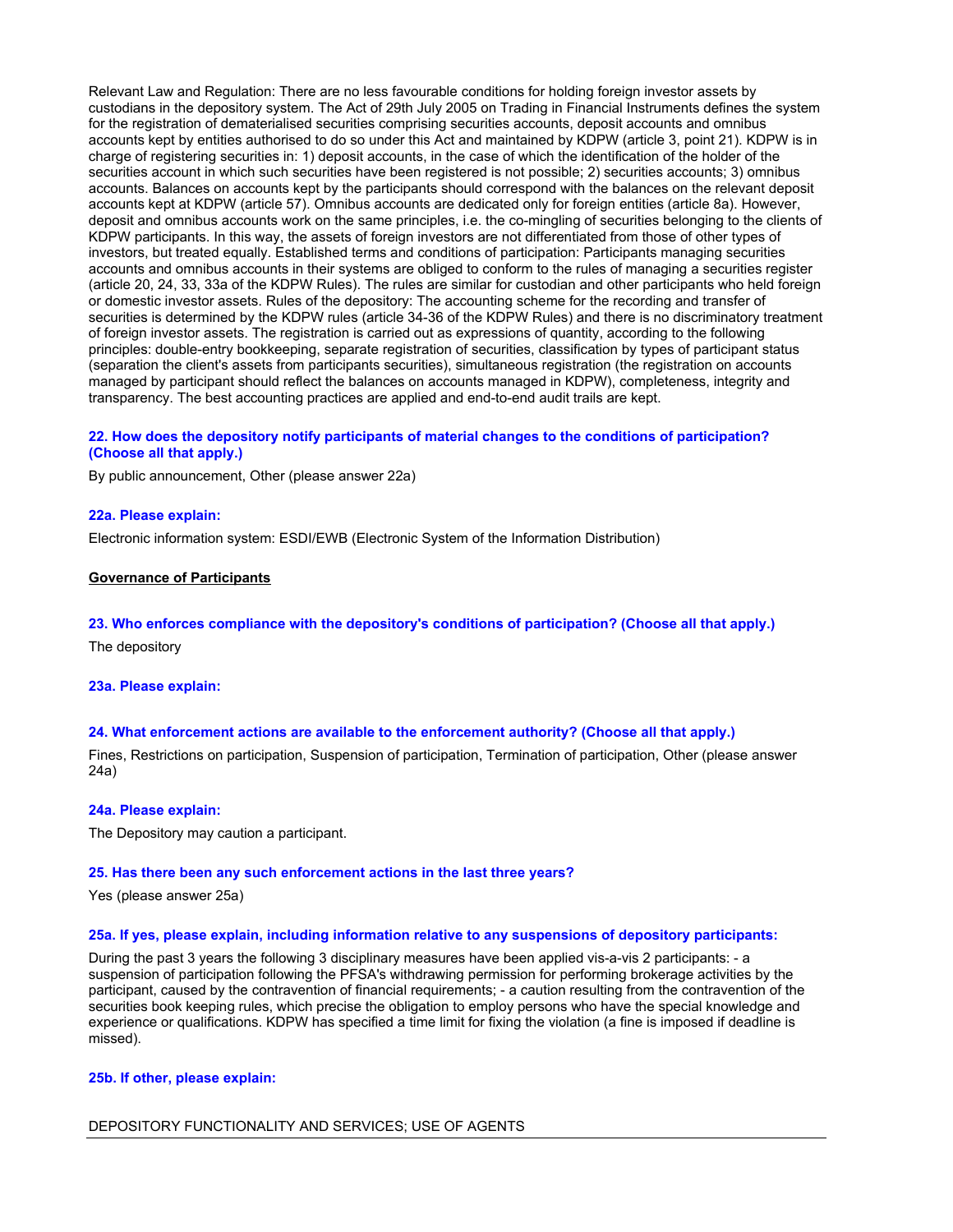*Certain functionalities and services reduce risk to an investor if provided in an efficient manner. The purpose of this section is to identify those functionalities that may potentially be offered by depositories and clearing systems around the world, and ascertain whether they are offered by your institution.*

## **General**

## **26. For which of the following security types do you serve as a depository or clearing system? (Choose all that apply.)**

Government securities, Equities, Corporate bonds, Corporate money market instruments, Others (please answer 26a)

#### **26a. Please name the other security types:**

Debt financial instruments: mortgage bonds, municipal bonds, convertible bonds, central bank bonds, financial institution bonds, non-public bonds, bonds with priorities rights, structured certificates, certificates of deposit Equity financial instruments: prefered shares, investment certificates, exchange-traded funds (ETFs). Other securities: allotment certificates, subscription rights, option warrants subscription warrants. Other financial instruments - options, futures contracts, index participation units

**27. Is the use of the depository in your market compulsory by law or compulsory by market practice for the settlement or safekeeping of all instrument types in your market (e.g. equities, government securities, corporate bonds, money market instruments, warrants, derivatives etc). (Choose all that apply.)**

Yes by law for settlement of all instrument types (please answer 27a), Yes by law for safekeeping of all instrument types (please answer 27b)

## **27a. Please list the instrument types for which it is not compulsory by law to: (i)settle in your depository**

The use of the depository in the Polish market is compulsory for the regulated and alternative market. The instrument types for which it is not compulsory by law to settle: Treasury bonds, Treasury bills; T-Bills are settled in the Securities Register (operated by the National Bank of Poland).

#### **(ii)safekeep in your depository:**

T-Bills are safekept in the Securities Register operated by the National Bank of Poland

## **27b. Please list the instrument types for which it is not compulsory by market practice to: (i)settle in your depository**

Treasury bills; T-Bills are settled with the Securities Register (operated by the National Bank of Poland)

#### **(ii)safekeep in your depository:**

T-Bills are safekept in the Securities Register operated by the National Bank of Poland

## **27c. If neither/other, please explain:**

## **28. Settlement and Safekeeping Percentages**

**28a. Please list by instrument type the percentage of the total market in your jurisdiction (either volume or value) settled within your institution, exclusive of your links with third parties.**

100 % - for securities traded on the regulated market and the alternative trading system

**28b. Please list by instrument type the percentage of the total market in your jurisdiction (either volume or value) held in safekeeping within your institution.**

100 % - for securities traded on the regulated market and the alternative trading system

### **29. Are there any activities performed by a third party on behalf of the depository for the depository participants (e.g., vaulting of physical securities, registration, entitlement processing, etc.)?**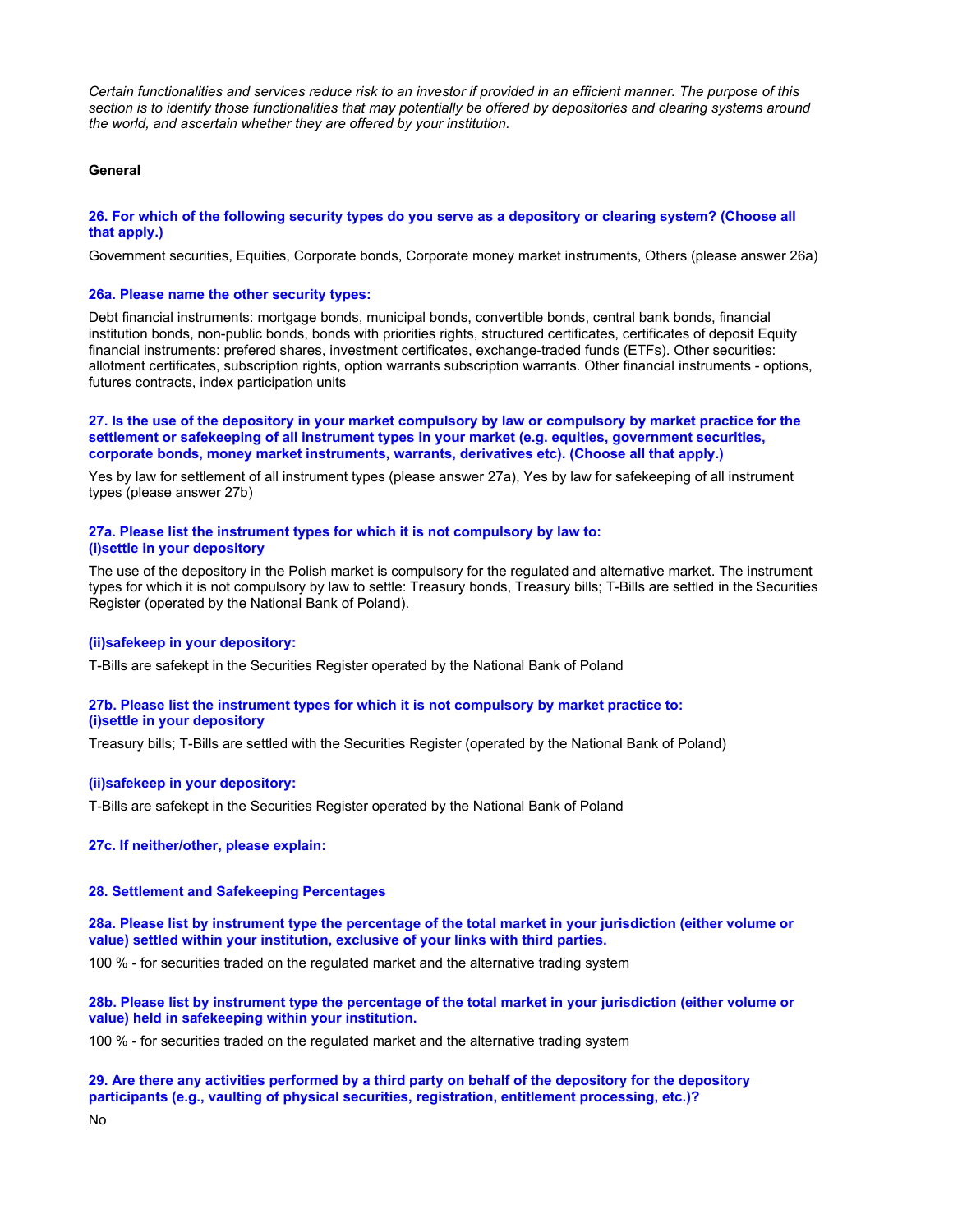**29a. If third parties are employed, please indicate which services they supply (then please answer 29b):**

**29b. If third parties are employed, does the depository assume liability for losses incurred by participants as a result of the actions/inactions of the third parties?**

**29c. If you acknowledge responsibility, please indicate whether your responsibility is assumed (Choose all that apply.)**

**29d. If you acknowledge responsibility for agents, your responsibility is assumed for losses (Choose all that apply.)**

**29e. If other, please explain:**

**29f. Please specify limit:**

**29g. Please specify limit:**

**29h. If other, please explain:**

**29i. If other, please explain:**

**30. Has any participant suffered any losses in the past three years due to the depository's performance?** No

**30a. If yes, please select all of the following in which loss has occurred. You will be prompted to enter the number of instances and total loss in USD thereafter. (Choose all that apply.)**

**30b. Corporate Action. Please specify number of instances:**

- **30c. Corporate Action. Please specify total loss in USD:**
- **30d. Settlement Process Securities. Please specify number of instances:**
- **30e. Settlement Process Securities. Please specify total loss in USD:**

**30f. Settlement Process - Cash. Please specify number of instances:**

- **30g. Settlement Process Cash. Please specify total loss in USD:**
- **30h. System Outage. Please specify number of instances:**
- **30i. System Outage. Please specify total loss in USD:**
- **30j. If Other, please explain:**
- **30k. For Other, please specify number of instances:**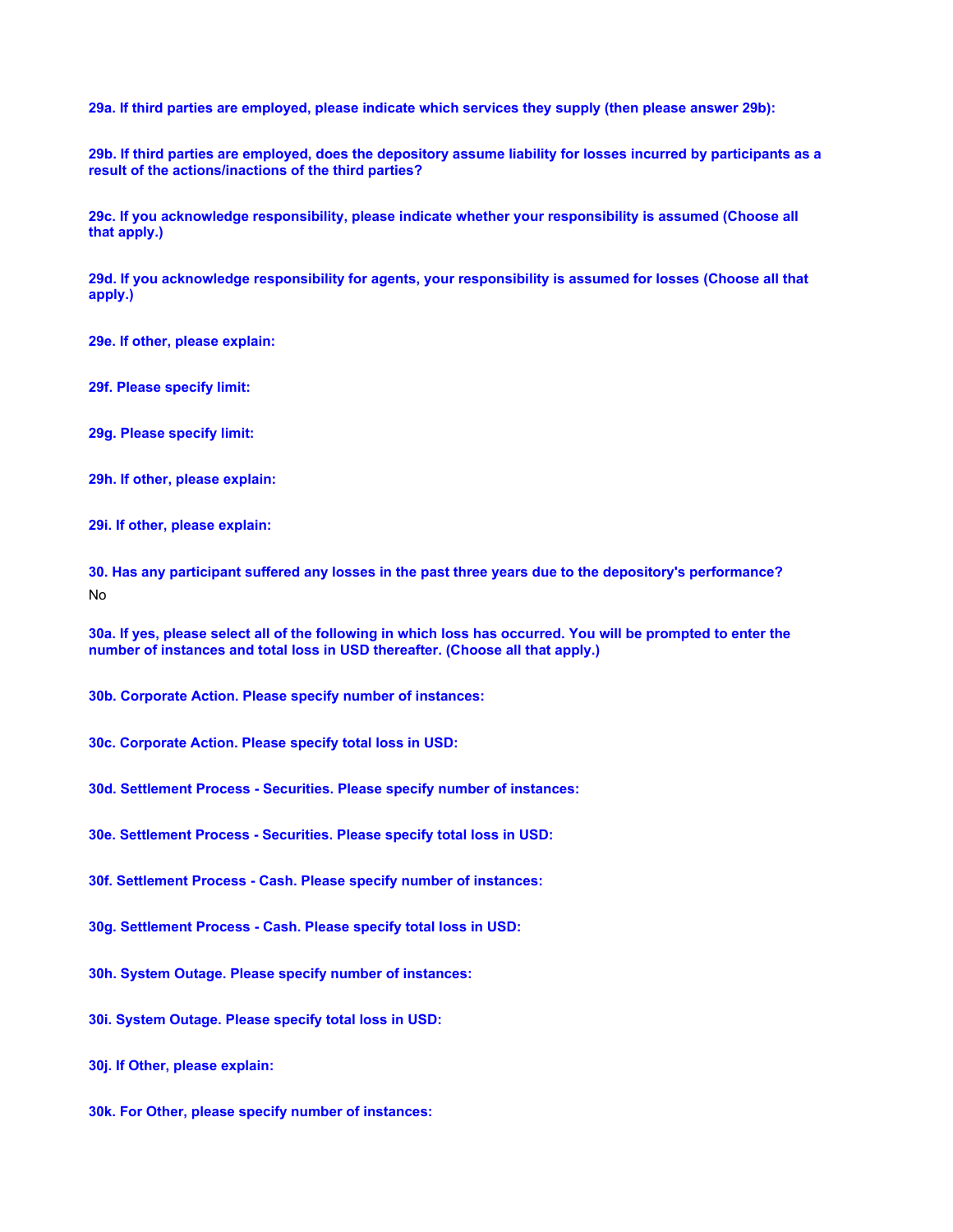**30l. For Other, please specify total loss in USD:**

**30m. If other, please explain:**

### **Other Services**

**31. Who accepts cash deposits (or makes payment credit accommodations) for depository transactions? (Choose all that apply.)**

Central Bank

**31a. Please name banks:**

**31b. If neither/others, please explain:**

**32. Who processes cash clearing (or draws on credit lines, if applicable) for depository transactions? (Choose all that apply.)**

**Depository** 

**32a. Please name banks appointed by depository:**

**32b. If others, please explain:**

**33. Who controls the movement of cash for cash deposits (or draws on credit lines, if applicable)? (Choose all that apply.)**

Neither/others (please answer 33b)

## **33a. Please name banks appointed by depository:**

### **33b. If others, please explain:**

Payment banks, which hold cash accounts at the central bank

## **34. Who controls the movement of cash for cash clearing (or for draws on credit lines, if applicable)? (Choose all that apply.)**

**Depository** 

**34a. Please name banks appointed by depository:**

**34b. If others, please explain:**

### **35. Please indicate services you provide. (Choose all that apply.)**

Information in advance on corporate (annual or special) meetings in order that owners can vote., In order to avoid fails, an automatic securities lending facility - if requested - is provided for. (please answer 35a), Collateral handling in support of activities including securities lending, overdraft coverage, cash management, repurchase agreements, etc. Please provide details. (please answer 35c), Same day turnaround settlements., Information on distribution of new issues (IPO, Privatization)., Other (please answer 35d)

## **35a. Automatic securities lending facility is provided for: (Choose all that apply.)**

Other (please answer 35b)

**35b. If other please explain:**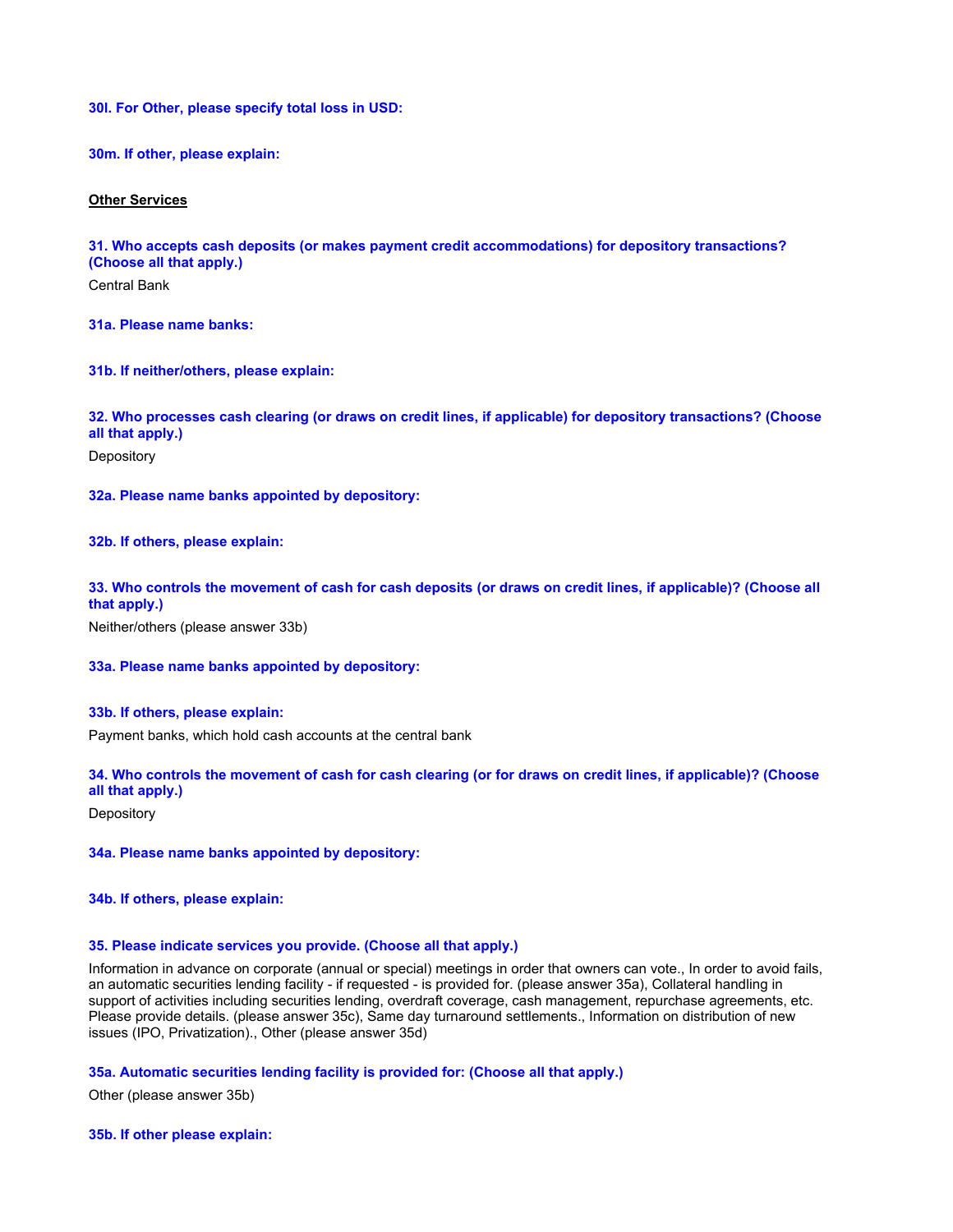The automatic securities lending system is organized by KDPW\_CCP (which is the clearing subsidiary of the Depository) in cooperation with KDPW. Banks and brokers who are direct participants of KDPW, acting on their own account or on the account of another person, however, the securities borrower may only be a direct participant with the status of clearing member in the transaction clearing system operated by KDPW, CCP or with the status of a representative (settlement agent) for KDPW\_CCP clearing members.

## **35c. Collateral Handling: please provide details:**

KDPW holds collateral for: - automatic securities loans (cash, Treasury bonds traded on the regulated market in the territory of the Republic of Poland, shares participating in the WIG20 index, or Treasury bills, if they are included on the list of securities determined by KDPW) in co-ordination with KDPW\_CCP. - tri-party repo transactions (Treasury bonds traded on the regulated market in the territory of the Republic of Poland and cash – last to be allowed only for marking to market the value of the repo transaction), - KDPW\_CCP holds on depository accounts in KDPW collateral for initial margins and clearing funds of its participants resulting from trades executed on regulated and alternative markets - a negotiated securities lending & borrowing service for which initial margin and guarantee fund are kept for KDPW\_CCP on separated depository accounts - participants keep collateral to pledge intra-day technical credit granted by the National Central Bank - securities are also blocked on depository accounts under pledge: (1) for the collateralisation of refundable financial aid granted by the Bank Guarantee Fund, (2) for the collateralisation of refinancing Lombard credit granted by the National Bank of Poland; (3) in favour of the Council of Europe Development Bank, European Investment Bank, KfW IPEX-Bank, and in favour of the State Treasury represented by the Minister of Finance

## **35d. If other services, please explain:**

Other services: Statutory services: (1) settlement of transactions conducted on the regulated and non-regulated markets; (2) automated pre-matching service for OTC settlement instructions; (3) hold-release mechanism which allows management of instructions sent for settlement;, (4) Corporate Action processing: organising and coordinationing the performance of issuers' obligations for securities owners, supporting information of both optional and mandatory events, providing an auto-compensation service for losing cash benefits from securities for non-defaulting party with a cum dividend entitlement benefit, acting as an intermediary in processing GMs (providing a list of shareholders authorised to attend the GM with an interface (web application) for issuer to pass on information related to the GMs); Commercial services: (5) voluntary partial settlement functionality (introduced since August 2014): allows to optimise the volume of settled transactions on either the organised market or outside of the organised markets: minimum value of transaction to perform partial settlement, part of each DVP batch settlement , consent of both parties of settlement required, (6) negotiated securities lending & borrowing service organized in cooperation with KDPW\_CCP: voluntary service, intermediation in SLB agreements conclusion, fixed- or open-term securities loans available, settlement of loan for both opening and closing (return/recall) phase on a DvP basis with CCP guarantees for the closing phase, initial cash collateral transfer to the lender, daily mark-to-market of the initial cash collateral, managing loan throughout the loan's lifecycle, including returns, recalls, remuneration for the lent securities as well as provided cash collateral, market claims compensation in case of CAs on lent securities, (7) tri-party repo agent service: voluntary service, selecting and providing securities for collateral, daily marking to market, notifing the present value of the repo agreement and providing the compensation service due to the cash entitlements occured for securities transferred as collateral. (8) trade repository service for reporting derivatives trades addresses the provisions of EMIR, (9) numbering agency service (ISIN, CFI, FISIN and LEI), (10) asset management; Complementary services: (11) organising and managing the Pension Guarantee Fund, (12) processing of transfer payments between open-ended pension funds, (13) managing the mandatory Investor Compensation Scheme in order to pool resources for the payment of compensation to investors who have lost their assets (cash and financial instruments) following the insolvency of their securities account provider.

**36. What procedures are in place for the processing of corporate action entitlements? (Choose all that apply.)**

Credited to the securities account upon actual receipt by the depository.

**36a. Credited to the securities account: (Choose all that apply.)**

- **36b. If other please explain:**
- **36c. Name of entity:**
- **36d. If other, please explain:**

**37. What procedures are in place for the processing of interest and dividends?(Choose all that apply.)** Credited to the cash account upon actual receipt by the depository.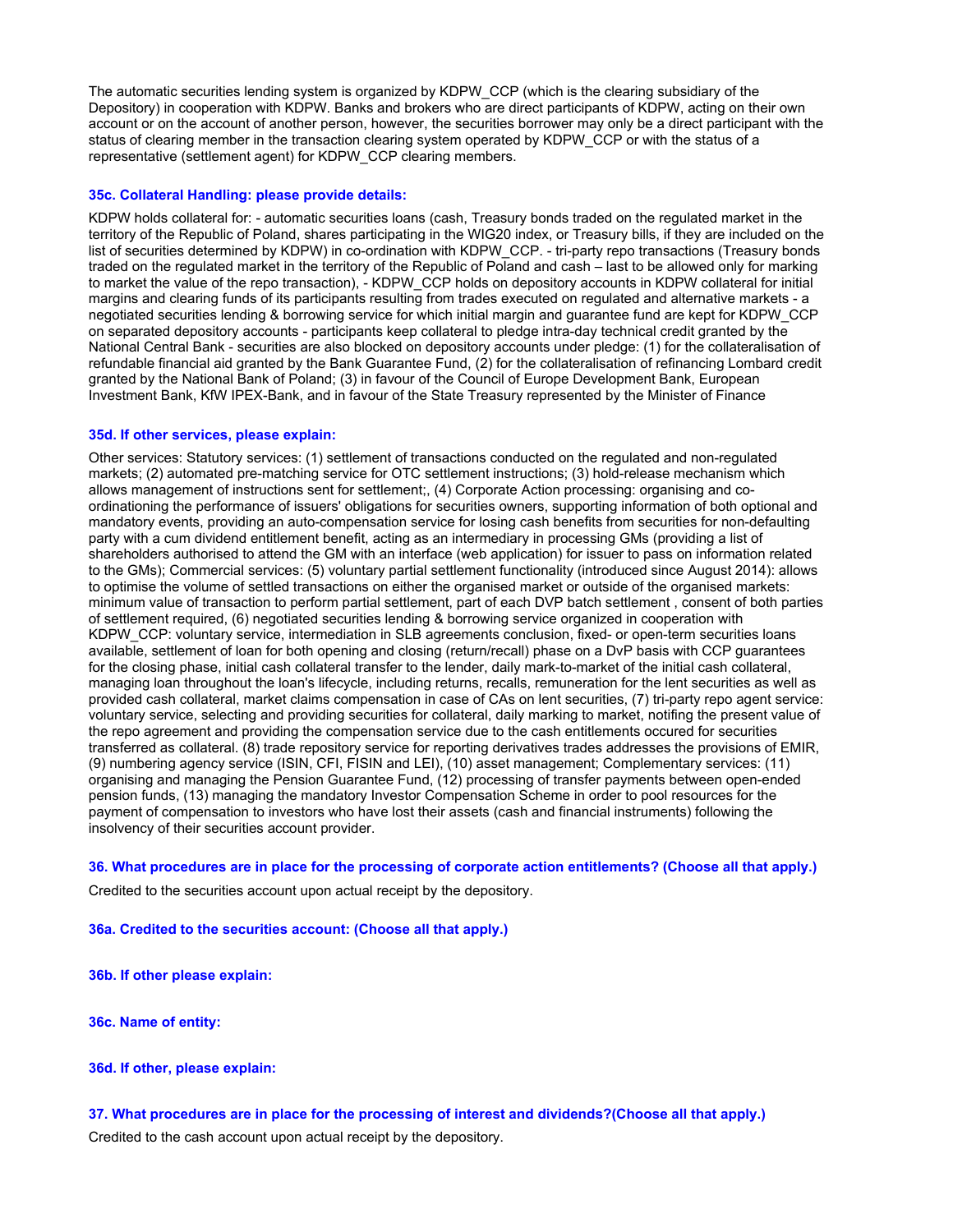## **37a. Credited to the cash account: (Choose all that apply.)**

**37b. If other please explain:**

**37c. Name of entity:**

**37d. If other please explain:**

## **Linkages With Other Central Securities Depositories (CSD) or International Central Securities Depositories (ICSD)**

## **38. Please list all depositories or settlement systems to which you have an electronic link.**

OeKB (Austria), KELER (Hungary), Clearstream Banking Luxembourg, Euroclear Bank, EVK (Estonia), CDCP SR (Slovakia), LCVPD (Lithuania), KDD (Slovenia).

## **39. Are procedures and controls (firewalls) in place to avoid systemic collapse or contamination if one of the linked entities should experience business interruptions for whatever reason?**

Other (please answer 39a)

#### **39a. Please explain:**

The links are provided via a SWIFT messaging system and there is no direct linkage between the Depository's and the other entity's systems. The workstation is secured with standard SWIFT security system.

## **40. Has a business interruption recovery plan been developed in the event the linkages should become inoperable for any reason?**

Yes

### **40a. If no or other, please explain:**

The opearational procedures mentioned in the business interruption recovery plan contain the modus operandi in such cases.

## ACCOUNT STRUCTURES AND RECORDKEEPING

The purpose of this section is to identify the nature of accounts; the naming convention is employed, the level of *segregation achieved, accessibility in the event of bankruptcy and the frequency of reporting generated from them.*

#### **41. Are participants permitted to maintain more than one account at the depository?**

Yes (please answer 41a)

### **41a. If yes, please indicate number: (Choose one.)**

An unlimited number of accounts.

## **41b. If more than one account what is the maximum?**

One account for each security, for each type of participation and each type of account.

**41c. If other, please explain:**

**41d. If other, please explain:**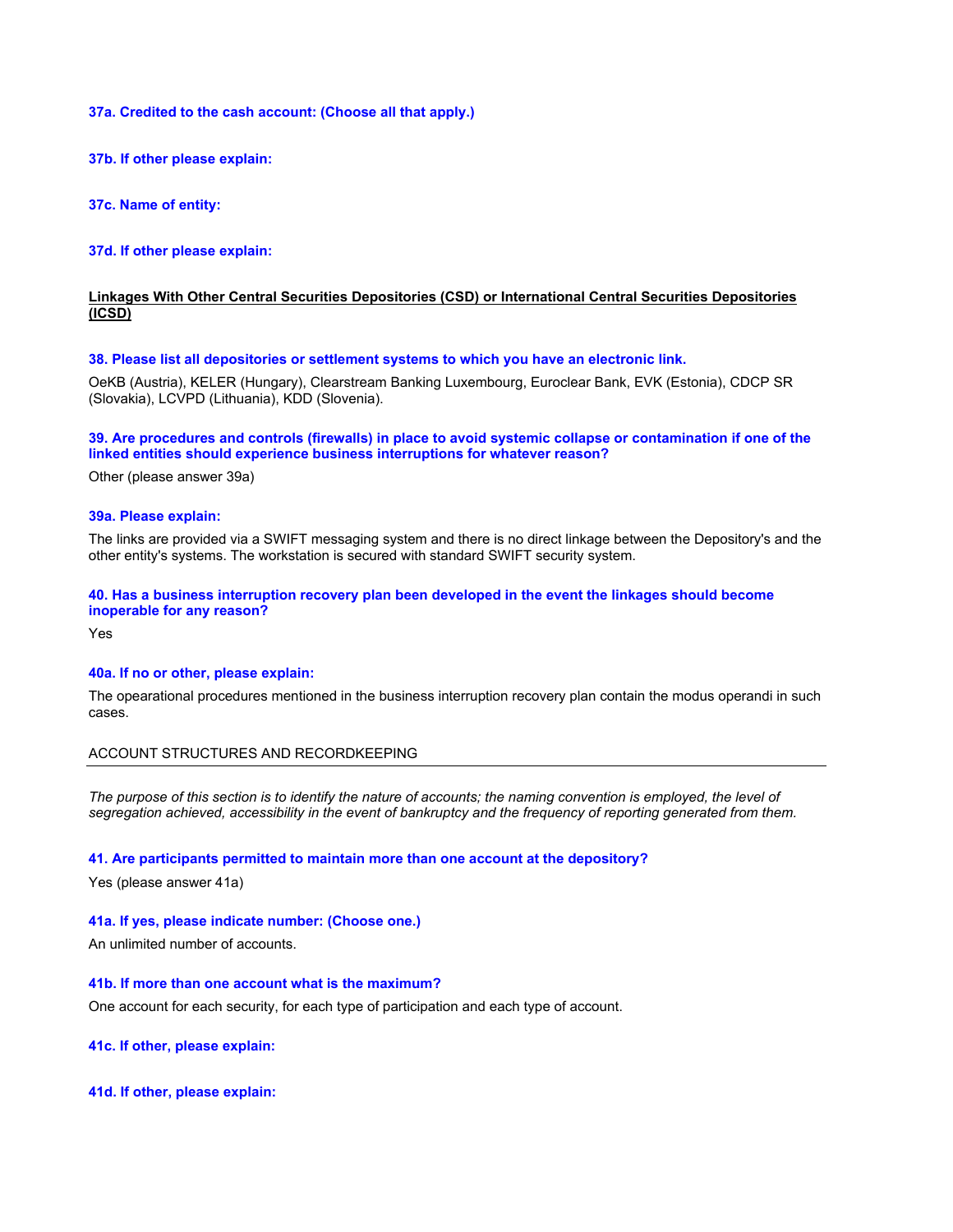## **42. Are participants required/permitted to segregate assets held for their own benefit from those they hold for their clients?**

Yes (please answer 42a)

**42a. If yes, is segregation required or simply permitted?**

Required (please answer 42b)

#### **42b. How does segregation occur? (Choose all that apply.)**

By separately designated participant accounts.

**42c. If other, please explain:**

**42d. If other, please explain:**

**42e. If other, please explain:**

**43. Does the depository permit its participants to open accounts in the participant's own nominee name(s)?**

No, Other (please answer 43b)

### **43a. If yes, do laws exist, which define as well as protect the rights of beneficial owners with respect to securities registered in nominee name?**

## **43b. If other, please explain:**

An amendment to the Act on Trading in Financial Instruments has allowed the introduction of omnibus accounts in the Polish depository system operated by KDPW. Omnibus accounts operated by KDPW participants are available as of 16 April 2012. The omnibus accounts operated by KDPW (as opposed to KDPW Participants) has been available as of 14 January 2013. According to the law, omnibus accounts are restricted for foreign entities to cash market instruments.

#### **44. In the event a participant's single or main account is blocked for any reason (e.g., insolvency, penalties, violations, liens), would securities held in any account or accounts on behalf of the participant's clients be accessible:**

#### **44a. By the participant's clients?**

Yes (please answer 44b)

### **44b. If yes, please describe briefly how clients of participants would access their securities and whether there would be any delay in their ability to do so:**

Any securities charges (i.e.: liens) made on accounts managed by KDPW may only affect those accounts where the participant's own securities are registered. As a result of this a charge cannot limit access by a client of that participant to securities registered on the securities account managed by that participant. In the same way, the insolvency of a participant does not in itself lead to restriction of access by a client, since the client's securities do not make up the property of the participant, nor do they form that participant's assets. Only where the participation status of a given participant is suspended can their clients have difficulties in accessing securities they own which are registered on the securities accounts managed by that participant, since during the suspension period, all accounts managed for that participant in KDPW are suspended as well (this is the fundamental nature of participation). In such case (suspension of participant) the Polish Financial Supervision Authority may take a decision to transfer securities from accounts managed by this participant to another participant (who gave its consent to this action), where they are immediately accessible to the clients. The same situation may arise in the event of cancellation of participation. Moreover, the same temporary difficulties can be assumed for clients of an indirect participant in case of suspension or cancellation of participation for a direct participant conducting activity for the latter.

## **44c. If other, please explain:**

**44d. By the intervening authorities controlling insolvency or other proceedings?**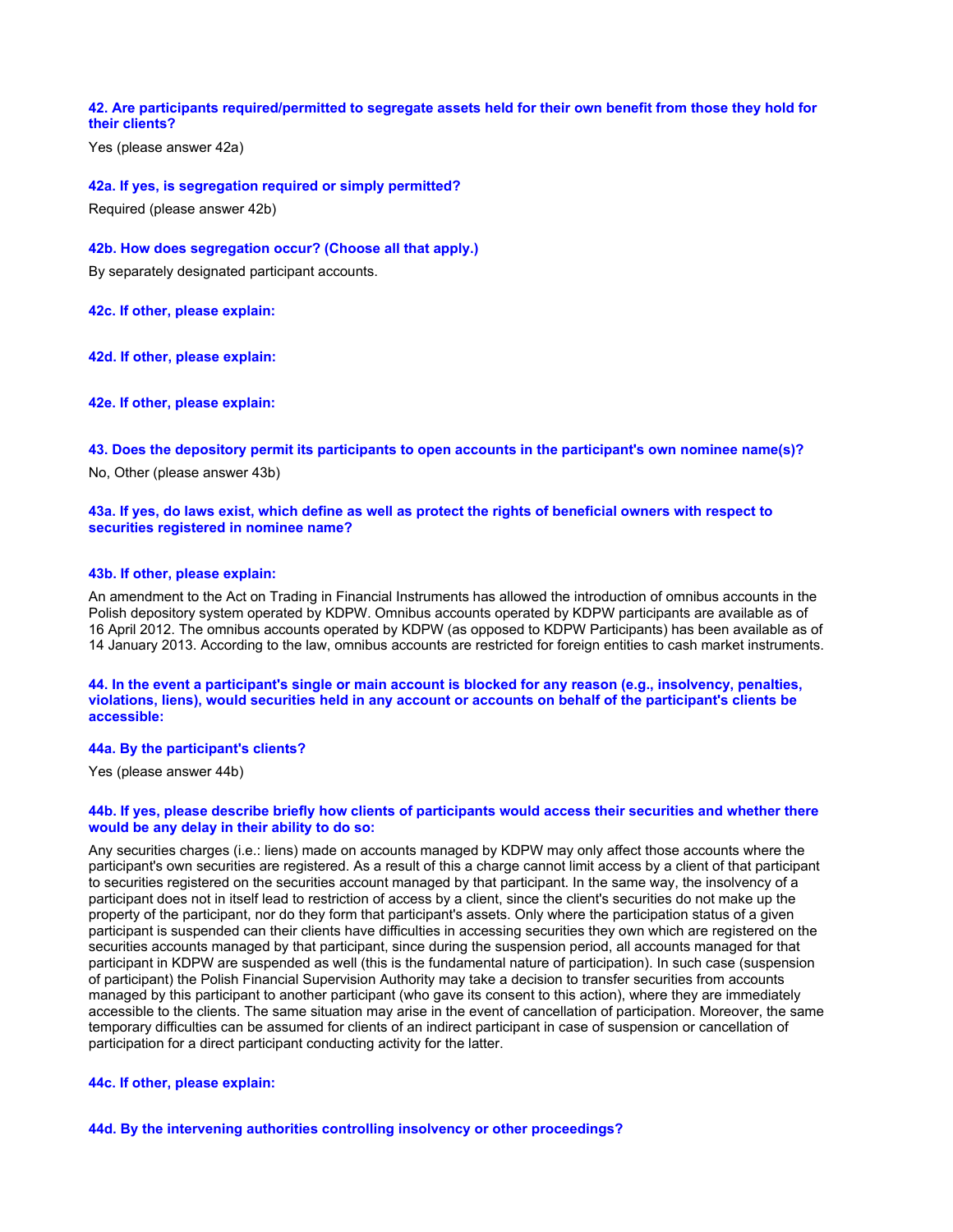No

**44e. If yes, please describe briefly under what conditions access would be granted to the intervening authorities:**

**44f. If other, please explain:**

**44g. By the participant's creditors?**

No

**44h. If yes, please describe briefly under what conditions access would be granted to the participant's creditors:**

**44i. If other, please explain:**

**44j. By the depository's creditors?**

No

**44k. If yes, please describe briefly under what conditions access would be granted to the depository's creditors:**

**44l. If other, please explain:**

**45. In what form does the depository maintain records identifying the assets of each participant? (Choose all that apply. Please refer to "Help" for clarification.)**

Computer file (please answer 45b)

**45a. If other, please explain:**

**45b. In which format is the source data maintained?**

Internal IBM formati5

**Response Necessary/Eligibility Question 46. Rule 17f-7 requires that an Eligible Securities Depository "provides periodic reports to its participants with respect to its safekeeping of assets, including notices of transfers to or from any participant's account."**

**Does the depository make available periodic safekeeping reports to participants, including notices of transfers to or from the participant's account?**

Yes (please answer 46b)

**46a. If no or other, please explain:**

**46b. If yes, please indicate the scheduled frequency: (Choose one.)**

Daily

**46c. If other, please explain:**

**47. What is your document and record retention policy for documents and records described above in this section? (Choose one.)**

5 years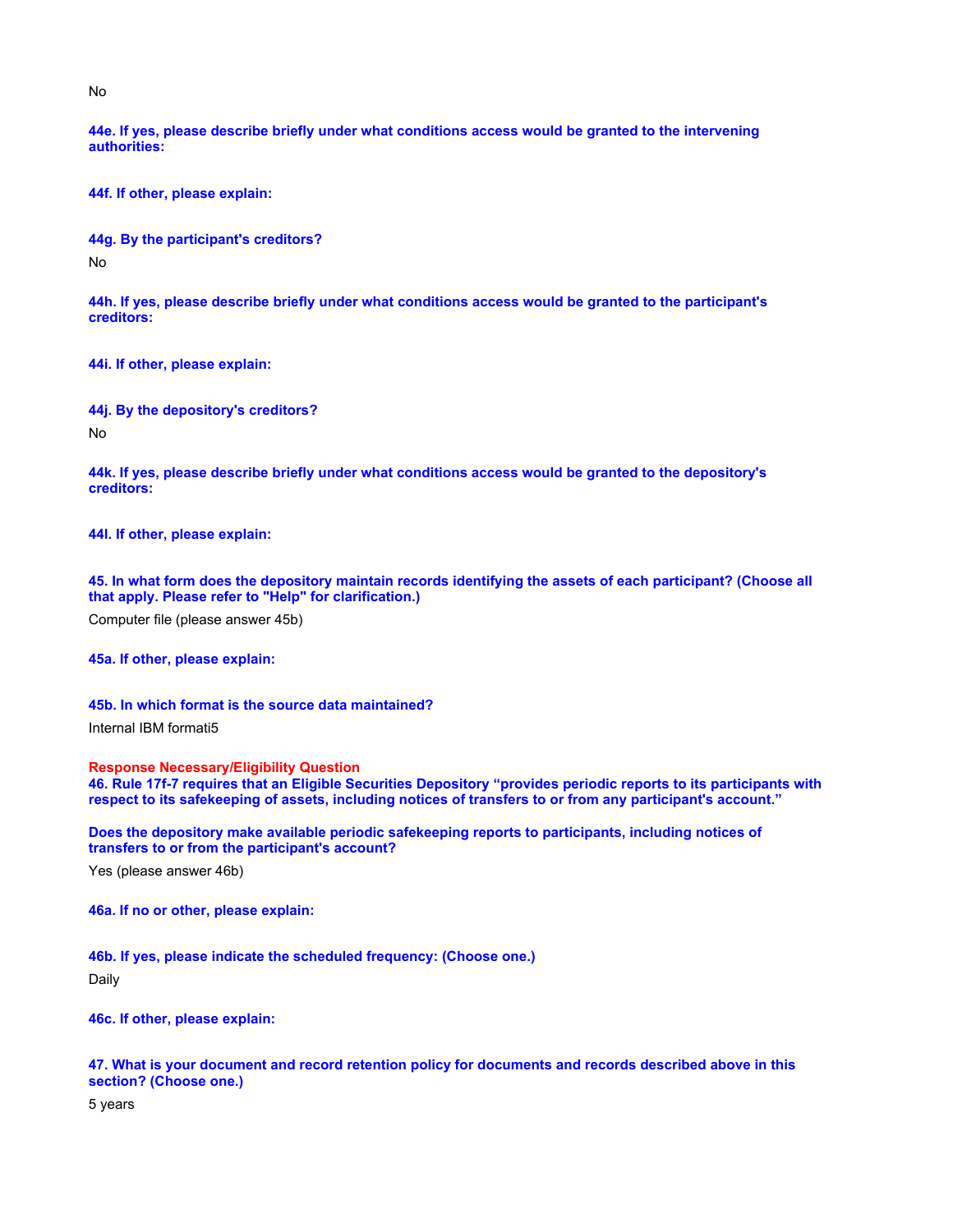## **47a. If other, please explain:**

### SETTLEMENTS

*The purpose of this section is to identify the model of settlement employed, the relationship between cash and securities, and the basis on which participants meet their obligations.*

### **48. The Committee on Payment and Settlement Systems of the Bank for International Settlements (BIS) has identified three common structural approaches or models for linking delivery and payment in a securities settlement system. Please indicate which model your procedures most closely resemble (Please refer to details on the models within the "Help" section located below this question): (Choose all that apply.)**

Model 1 - Gross, Simultaneous Settlements of Securities and Funds Transfers. (please answer 48a), Model 2 - Gross Settlements of Securities Transfers Followed by Net Settlement of Funds Transfers. (please answer 48a), Model 3 - Simultaneous Net Settlement of Securities and Funds Transfers. (please answer 48a)

### **48a. Please briefly describe your settlement process, including how your settlement procedures may vary from the model chosen above (and as described below in the Help section)?**

Model 1 (gross settlement of both securities and cash) applicable to the settlement in RTGS of transactions. Model 2 (gross settlement of securities with net settlement of cash via central bank) applicable to the settlement in the batch system. Model 3 (net settlement of both securities and cash) isapplicable to the settlement in the batch system for all guaranteed market transactions. The securities netting process is performed following novation in KDPW\_CCP. At the end of the day (T), settlement instructions are sent to KDPW for T+2 settlements. There are two options of securities netting functionality, full netting or directional netting (for each clearing account a securities settlement method could be choosen separately). The full netting method means one net settlement instruction for each clearing position, in directional netting two net settlement instructions are generated respectively for the buy and the sell clearing positions. Securities netting is an optional service.

#### **48b. If other, please explain:**

#### *Question 48 Help:*

*Model 1 - Gross, Simultaneous Settlements of Securities and Funds Transfers. These systems settle transfer instructions for both securities and funds simultaneously on a trade-by-trade (gross) basis, with final (irrevocable and unconditional) transfer of securities from the seller to the buyer (delivery) occurring at the same time as final transfer of funds from the buyer to the seller (payment). The securities settlement system maintains securities accounts and funds accounts for participants. Transfer of securities and cash are made by book-entry.*

*Model 2 - Gross Settlements of Securities Transfers Followed by Net Settlement of Funds Transfers. These systems settle securities transfer instructions on a trade-for-trade (gross) basis, with final transfer of securities from the seller to the buyer (delivery) occurring throughout the processing cycle, but settle funds transfer instruction on a net basis, with final transfer of funds from the buyer to the seller (payment) occurring at the end of the processing cycle.*

*The securities settlement system maintains securities accounts for participants, but funds accounts are usually held by another entity (often a commercial bank or the central bank). Securities are transferred by book-entry, such transfer being final at the instant the entries are made on the securities settlment system's books. The corresponding funds transfers are irrevocable, but not final. During the processing cycle, the system calculates running balances of funds*  debits and credits, the balance being settled at the end of the processing cycle when the net debit and net credit *positions are posted on the books of the commercial bank or central bank that maintains the funds accounts. Settlement of funds accounts may occur once a day or several times a day.*

*Model 3 - Simultaneous Net Settlement of Securities and Funds Transfers. These systems settle transfer instructions for both securities and funds on a net basis, with final transfer of both occurring at the end of the processing cycle. Settlement may occur once a day or several times a day. The securities settlement system maintains securities accounts for participants. Funds accounts may be maintained by another entity, either a commercial bank or the central bank.*

**49. Are the cash and security movements simultaneous?**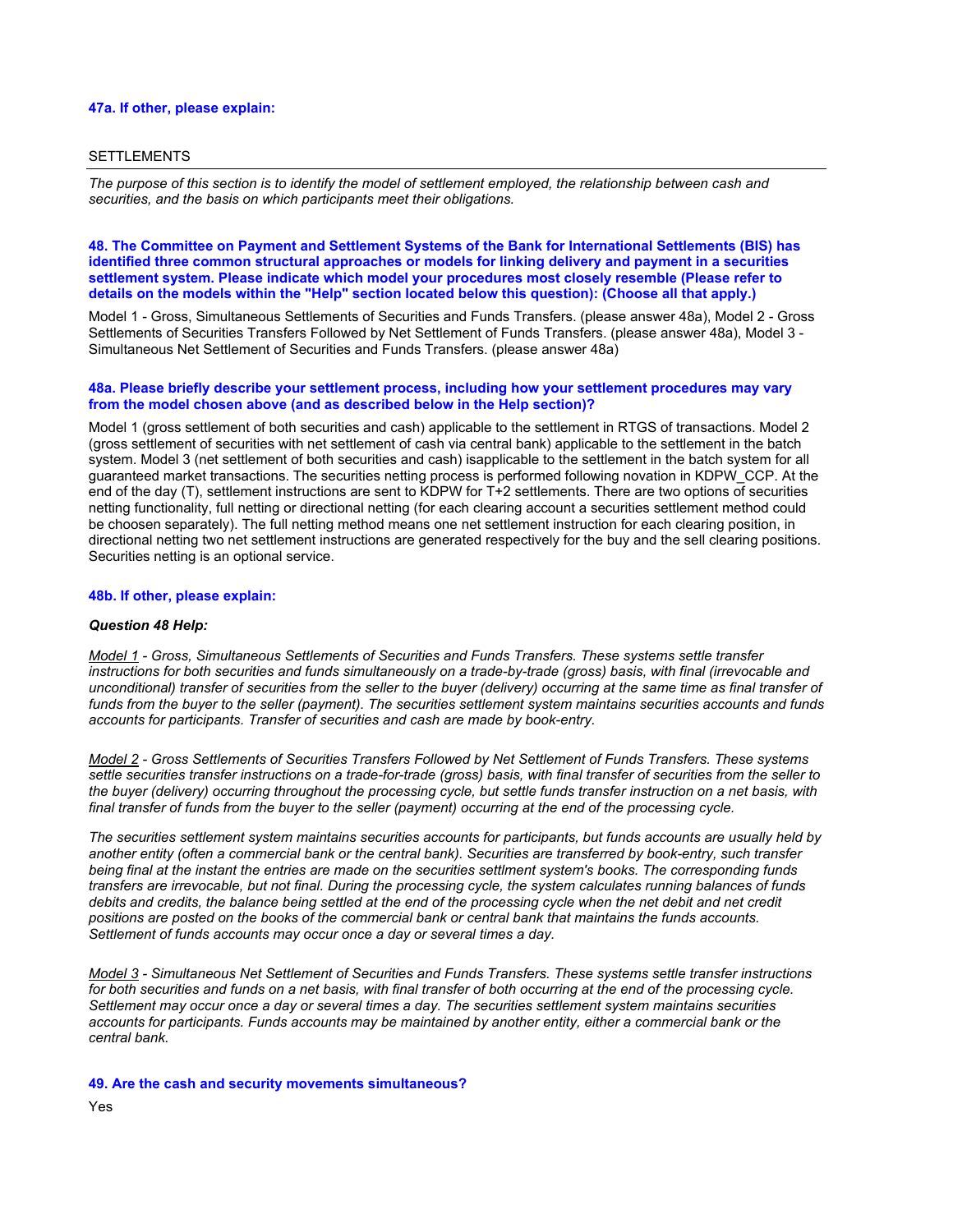**49a. If cash and security movements are not simultaneous, please indicate the duration of the timing gap. (Choose one.)**

**49b. If other, please explain:**

**49c. If other, please explain:**

### OWNERSHIP OF SECURITIES

*The purpose of this section is to determine how ownership of securities is represented, the ways the depository maintains ownership or control of securities held in the depository, and the extent to which ownership of assets held by the depository is separated from the proprietary assets of the depository.*

#### **50. How are depository eligible securities held by the depository?**

Securities in the depository are held in dematerialized form.

**50a. If other, please explain and identify amount held in this other form as a percentage of total depository holdings:**

**51. If depository eligible securities are certificated, can depository eligible securities be held outside of the depository?**

Not applicable

**51a. If certain designated securities are held outside the depository, please indicate under which conditions these securities would be held outside the depository:**

**51b. If depository eligible securities are required to be centrally immobilized at the depository, where and with whom are the certificates safekept? (then please answer 51c)**

**51c. Are these certificates:**

**51d. If registered, how are the depository eligible securities registered?**

**51e. If other, please describe:**

**51f. If in the name of a separate nominee, please identify by name the nominee used:**

**51g. If other, please explain:**

**51h. If depository eligible securities may be held either in or out of the depository, are these certificates:**

**51i. What are the control features for receipt of certificates to the depository (e.g., authentication procedures, re-registration)? Please describe:**

**51j. If other, please explain:**

**51k. If other, please explain:**

**52. If securities are dematerialized:**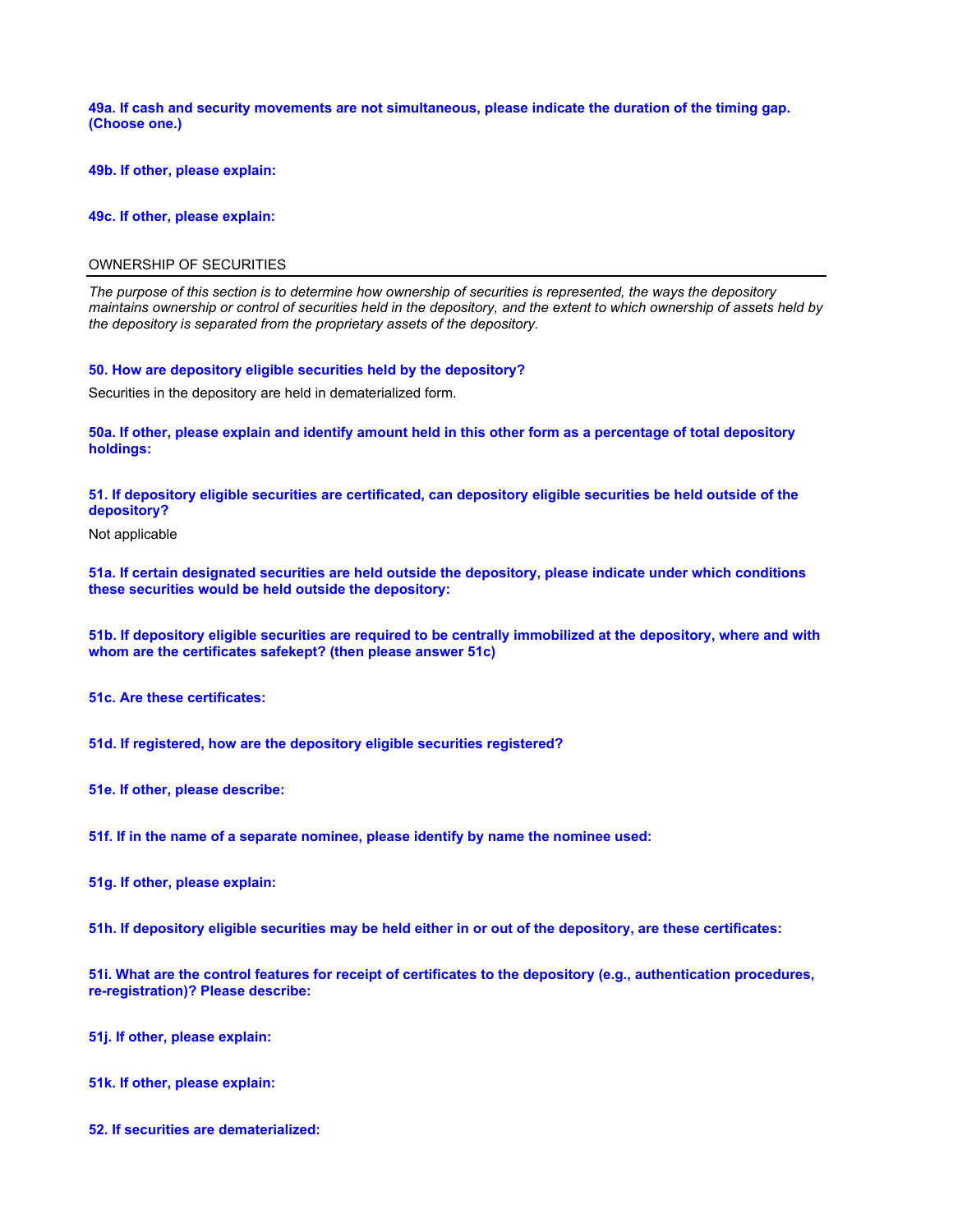## **May dematerialized security positions be re-certificated and held outside the depository?**

Yes (please answer 52a)

**52a. Are the securities held: (Choose all that apply.)**

Through book-entry at the depository

**52b. Please identify which types of entities may act as registrars: (Choose all that apply.)**

**52c. Please explain:**

**52d. If the securities held by the depository are recorded by book entry at the registrar, are the securities registered only to the depository, with the depository providing the function of recording ownership on a centralized basis for the market? (Choose all that apply.)**

Other (please answer 52l)

**52e. If yes, how are securities held at the registrar for the account of the depository? (Choose one.)**

**52f. Please describe:**

**52g. If the securities held with the depository are recorded by book-entry at the registrar but are not registered exclusively to the depository, may they be registered to:**

**52h. Please describe:**

**52i. If the securities held with the depository are recorded by book-entry at the registrar, what are the control features at the registrar for transfer of registrar positions to and from the depository (e.g., authentication procedures, reconciliation, confirmation of position at registrar)? Please describe:**

not applicable

**52j. If other, please explain:**

**52k. If other, please explain:**

**52l. If other, please explain:**

not applicable (book-entry is at the depository)

**Response Necessary/Eligibility Question**

**53. Rule 17f-7 requires that an Eligible Securities Depository "maintains records that identify the assets of each participant and segregate the system's own assets from the assets of participants."**

**Does the depository maintain records that identify the assets of each participant and segregate the system's own assets from the assets of participants?**

Yes

**53a. If other, please explain:**

**54. Does the law protect participant assets from claims and liabilities of the depository?**

Yes

**54a. If other, please explain:**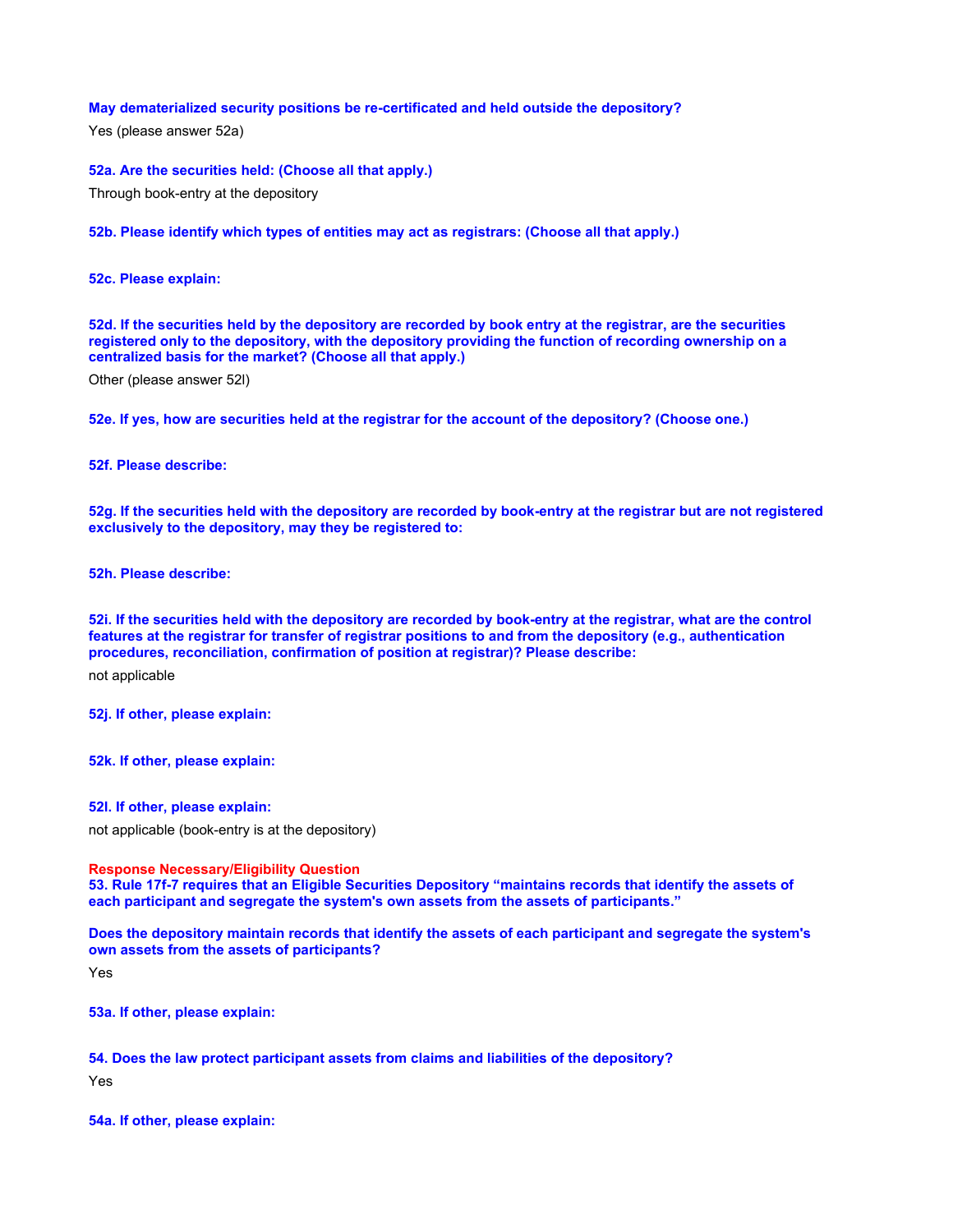#### **55. Can the depository assess a lien on participant accounts? (A lien would entitle the depository to take and hold or sell the securities of the participant in payment of a debt.)**

Yes (please answer 55a)

#### **55a. If yes, for what reasons are liens or similar claims imposed? (Choose all that apply.)**

Other (please answer 55b)

#### **55b. Please describe:**

The securities on the participant's proprietary account may be used to further collateralize an automatic securities loan taken out by the participant if that participant (acting as borrower) fails to provide sufficient collateral for the loan in the first place. Assets on the participant's proprietary account may also be used to close out a loan, when the securities are not returned at the agreed time. In such case they are taken over by KDPW\_CCP and used to purchase securities for the purpose of returning them to the lender. KDPW acts as an agent for tri-party repo transactions and is able to use collateral assets during the closing of the repo transaction in the following cases: 1) a lack of assets on a collateral taker's side – KDPW makes a permanent collateral transfer for a giver, 2) a lack of assets on a giver's side – KDPW transfers other securities with equal value or cash at last for a taker. KDPW manages settlement guarantee funds for KDPW\_CCP designed for: 1) regulated markets, 2) ATS markets, 3) OTC derivatives market, 4) securities lending and borowings initiated by the participants. The assets of the funds maybe used to ensure the performance of obligations arising from KDPW\_CCP's participants and participants of the negotiated lending and borrowing service, according to the relevant settlement instructions submitted by KDPW\_CCP

**55c. Please indicate the limits of this lien as indicated below: (Choose one.)**

#### **55d. Please explain:**

**55e. If a lien is placed on a participant's account which has been designated for its clients, will the depository select certain securities to be subject to the lien?**

Other (please answer 55n)

**55f. If yes, please indicate whether: (Choose one.)**

**55g. Please explain:**

**55h. If no, please indicate whether the entire account will be subject to the lien.**

**55i. If other, please describe:**

**55j. For accounts designated as client accounts, do procedures exist to restrict the placement of liens only to obligations arising from safe custody and administration of those accounts?**

Other (please answer 55m)

**55k. If yes, are the restrictions accomplished by:**

**55l. Please explain:**

**55m. If other, please explain:** Not applicable

**55n. If other, please explain:**

Not applicable

**55o. If other, please explain:**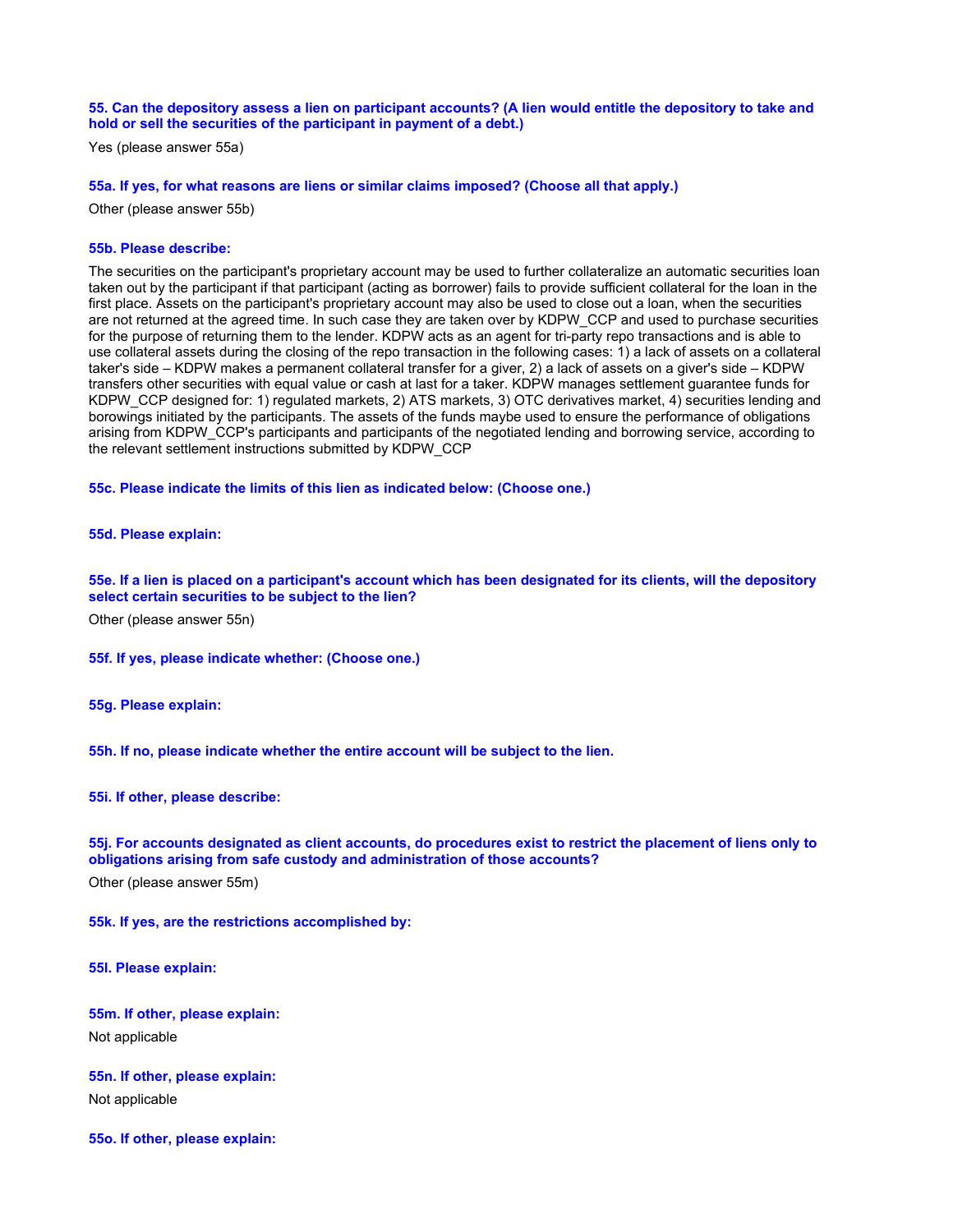## **56. Transfer of Legal Ownership**

#### **Does the depository have legal authority to transfer title to securities?**

Yes (please answer 56a)

### **56a. When does title or entitlement to depository securities pass between participants? (Choose one.)**

Other (please answer 56b)

## **56b. Please describe:**

The title to depository securities passes in the moment of booking these securities on the securities account (i.e. endinvestor account) kept by participants. Entries in securities accounts kept by participants and arising as a result of transactions shall be made on the basis of documents proving settlement of these transactions in the KDPW.

**56c. Where does title or entitlement to depository securities pass between participants? (Choose one.)**

#### **56d. Please describe:**

#### **56e. If other, please explain:**

## HANDLING OF SECURITIES OUTSIDE THE DEPOSITORY ENVIRONMENT

*The purpose of this section is to consider the process (and any risk inherent within such a process) that involves the safekeeping of client assets while they are being removed from a depository and being lodged into a depository.*

## **57. How are eligible securities lodged (that is, placed) in the depository system? (Choose all that apply.)**

Other (please answer 57a)

#### **57a. Please describe:**

Securities are lodged into the depository system on the basis of a securities registration agreement concluded by the issuer with KDPW. The issuer authorises a KDPW' direct participant to act in its name in the registration process. The process of registration is two-fold. First a settlement instruction is sent by KDPW enabling securities to be registered on the issue account and the authorised direct participant's account. Then the second phase of the registration is performed on the basis of matched settlement instructions delivered by the authorised direct participant and by participants on whose accounts securities are to be registered. The global amount of the securities of a given ISIN is registered in KDPW on a registration account called an "issue account" and next on participants accounts, i.e.: on depository accounts (global accounts managed by participants for all categories of investors), securities accounts (proprietary accounts only for institutional investors) and omnibus accounts (only for foreign entities) managed by KDPW. On the basis of records made by KDPW, participants record securities on securities accounts and omnibus accounts in their own securities registration systems. For securities issued in material form, before the process of registration can be performed, registered shares have to take on bearer form. They are deposited by an issuer with an investment firm. The investment firm prepares a list of owners of the deposited securities, just before the process of registration. Then the two-fold process of registration is conducted. As a result of the registration any records made by KDPW or its participant for the securities become electronic records in the depository system.

## **58. When are securities lodged into the depository reflected in a participant's depository account? (Choose all that apply.)**

Securities are reflected in the participant depository account immediately upon delivery to the depository.

#### **58a. Please explain:**

### **59. How long does it usually take to lodge securities with the depository? (Choose one.)**

1 to 2 days

#### **59a. Please specify:**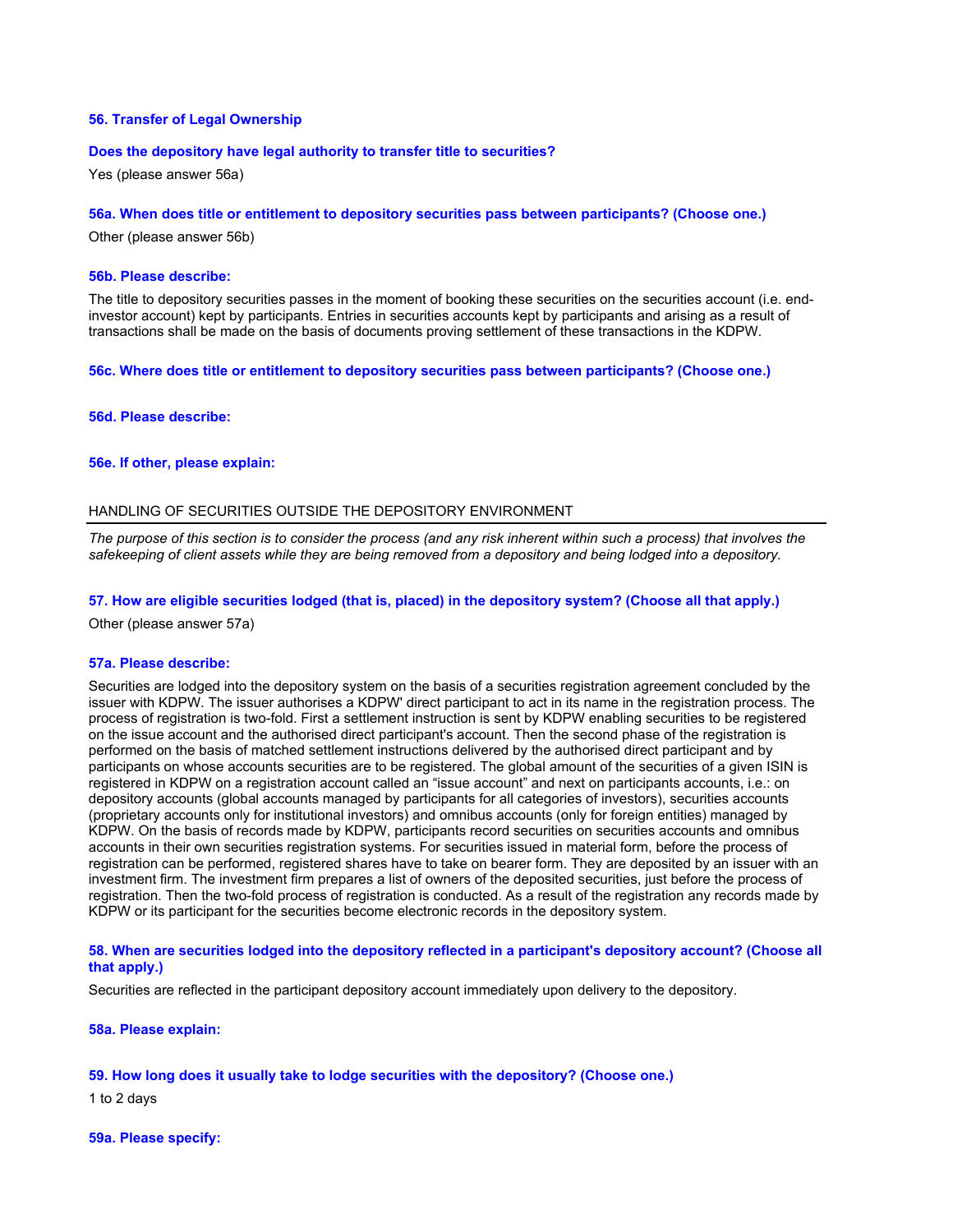## **59b. If other, please explain:**

## **60. During the process of lodging securities into the depository, can the securities:**

#### **Be traded?**

Yes, Other (please answer 60c)

### **60a. During the process of lodging securities into the depository, can the securities:**

## **Be settled?**

No (please answer 60d), Other (please answer 60d)

### **60b. During the process of lodging securities into the depository, can the securities:**

## **Have ownership transferred?**

No (please answer 60e)

## **60c. If they cannot be traded, or if you answered other, please explain:**

Securities can be traded during the lodging process on the basis of Civil Law agreements until the last day prior to registration of the securities in KDPW.

## **60d. If they cannot be settled, or if you answered other, please explain:**

Securities can only be settled outside the depository system by the investment firm, which is authorized by an issuer to prepare a list of owners, until the last day prior to registration in KDPW.

## **60e. If ownership cannot be transferred, or if you answered other, please explain:**

As regards securities issued in paper form, which are to be registered in KDPW, the ownership in these securities may be transferred up until the last day prior to registration. The transfer of ownership takes place outside the depository system, in the investment firm which is authorised by the issuer to participate in the registration process in KDPW. On the day of the registration of securities in the depositary system, the transfer of securities is not possible until the registration process is finished. Rights from securities are created from the moment the securities are registered on the securities accounts operated by participants for all categories of investors, by KDPW for dedicated institutional investors only and on omnibus accounts for foreign investors only, irrespective of whether they are operated by participants or by KDPW. From that moment the owners of the securities accounts or omnibus accounts are entitled to all rights resulting from these securities. Trades in these securities are only possible with the registration of these securities on these accounts.

#### **61. Are securities immediately available for delivery upon transfer to the depository?**

Yes

**61a. If no: Securities are unavailable for:**

**61b. If more than 4 weeks, please specify:**

**61c. If other, please explain:**

**61d. If other, please explain:**

**62. Please describe briefly the arrangements/procedures/facilities you maintain to ensure that eligible securities held at the depository are handled at least as efficiently as compared to securities held outside the depository, particularly in relation to income, corporate actions and proxy services.**

Not applicable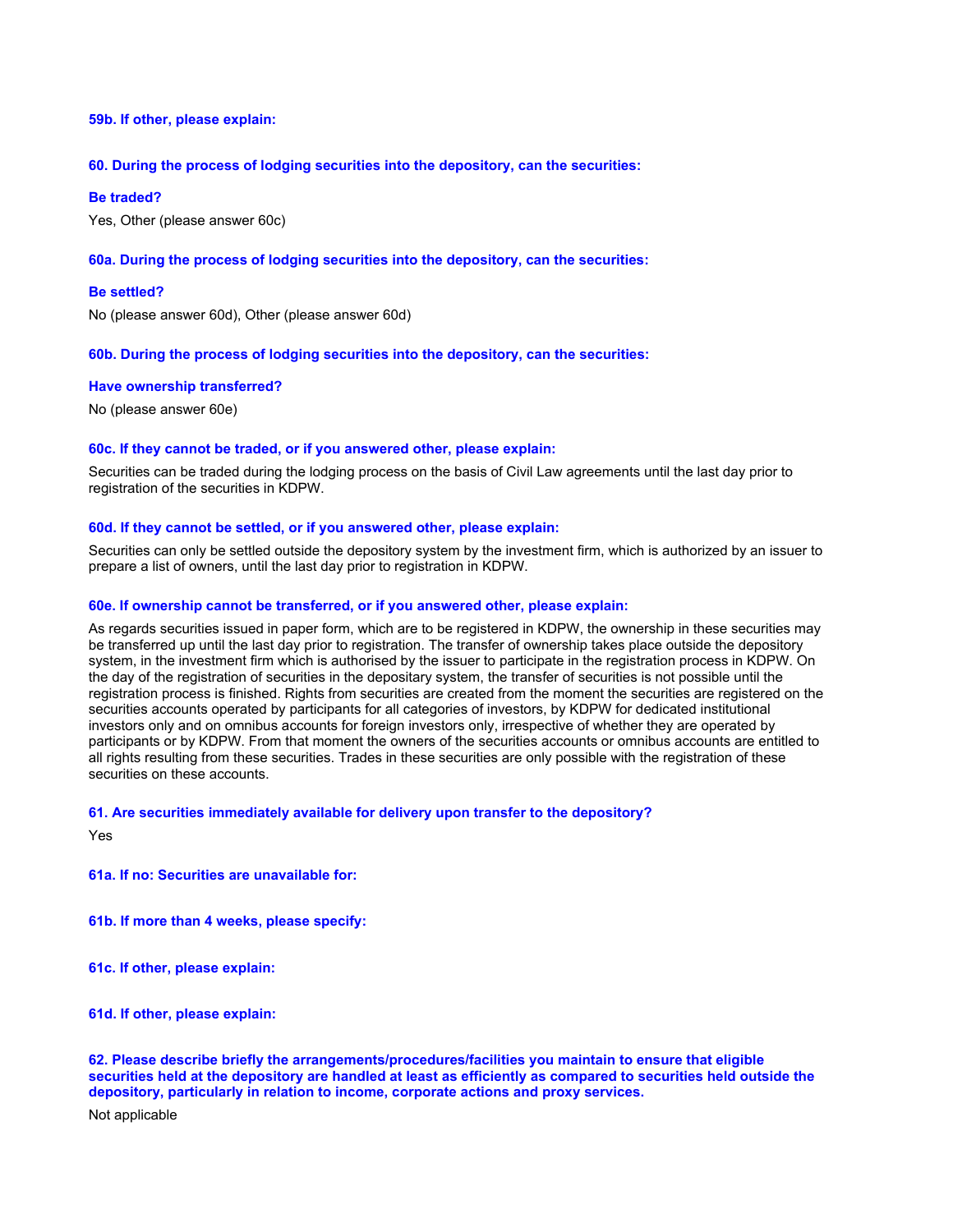### **63. What transfer process steps are involved when eligible securities are withdrawn from the depository for safekeeping? (Choose one.)**

Other (please answer 63a)

## **63a. Please specify:**

The withdrawal of securities from safekeeping takes place in the following cases: 1) termination of dematerialisation of securities - following the issuer's decision not to be a public company and after an approval of Polish Financial Supervision Authority (PFSA); 2) indefinite withdrawal of the securities from the regulated market on the basis of PFSA decision. The second case is possible when the issuer's insolvency is declared or it cannot be declared owing to the fact that the issuer's assets are not able to cover the costs of the insolvency proceeding. As a result of both cases, KDPW indicates the date when its participants are obliged to deliver the list of the shareholders to the issuer.

#### **64. How long does it usually take to remove securities from the depository? (Choose one.)**

3 days to 1 week

**64a. Please specify:**

**64b. If other, please explain:**

## **65. While the securities are being removed from the depository, can they:**

#### **65a. Be traded? (Choose one)**

No (please answer 65b), Yes

#### **65b. Please explain:**

During the process of removal from the depository, securities cannot be traded on the regulated and ASO market, but they are able to be traded on the OTC market and on the basis of Civil Law agreements until the last day prior to deregistration.

### **65c. Be settled?**

Yes, Other (please answer 65d)

## **65d. Please explain:**

Settlement in the KDPW depository system may be performed until the last day prior to deregistration.

#### **65e. Have ownership transferred?**

Yes, Other (please answer 65f)

#### **65f. Please explain:**

The ownership transfer may take place up until the last day prior to deregistration.

#### STANDARD OF CARE

*The purpose of this section is to understand the responsibility and liability that the depository has in providing services*  to its participants/members in the settlement and clearing of securities and/or cash, and to understand what type of *protections exist for participants in the event of a participant failure/default.*

#### **Depository Liability**

**66. Does the depository accept liability (independent of any insurance coverage) for the following:**

**66a. Reconciliation errors with the registrar and/or the issuer that result in direct damages or losses to participants?**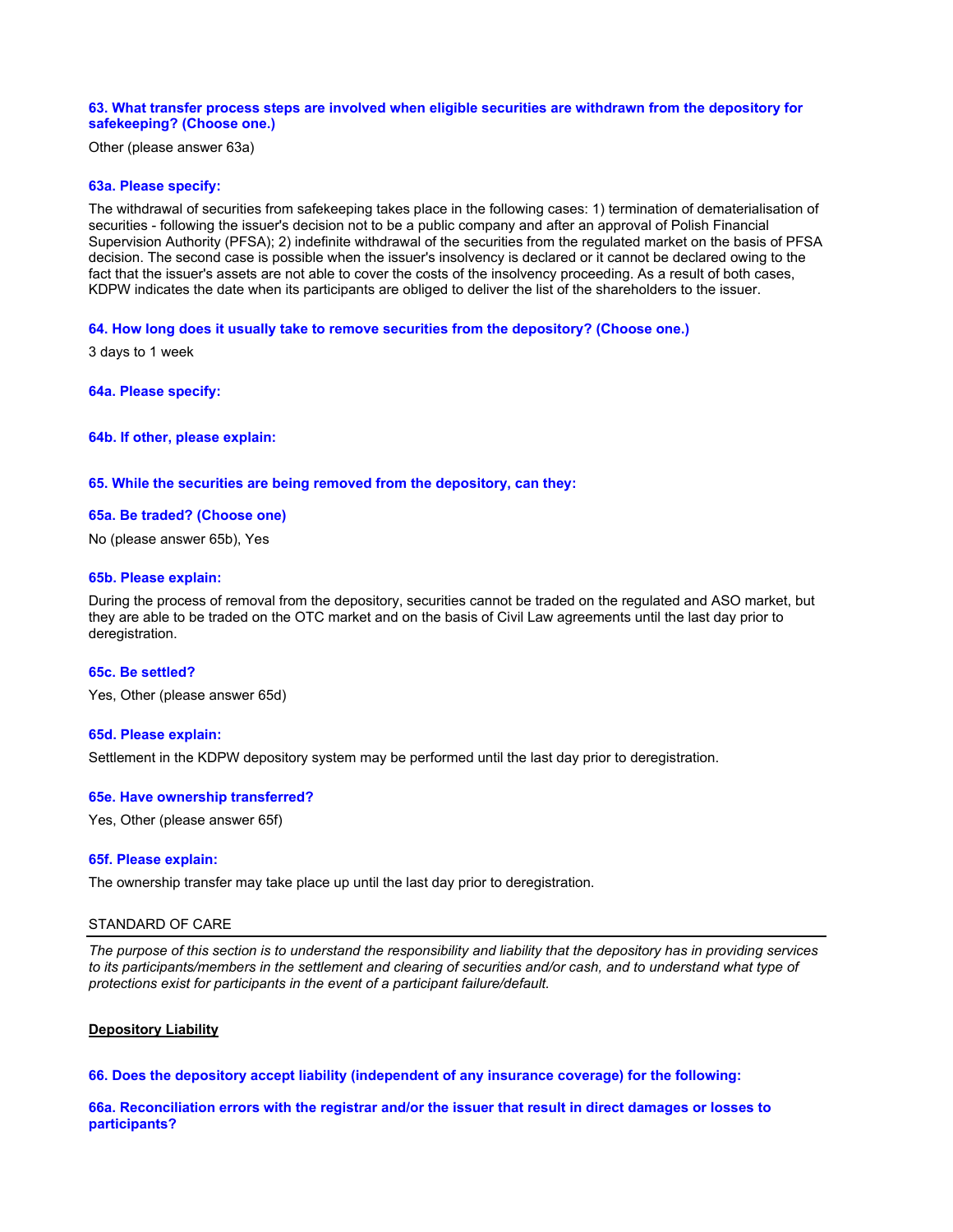Yes (please answer 66b)

**66b. If yes, please check all of the following that apply:**

The depository assumes liability for direct losses

**66c. If other, please explain:**

**66d. If other, please explain:**

**66e. Theft of securities (either physical certificate or electronically from accounts at the depository) from the depository that result in direct damages or losses to participants?**

Yes (please answer 66f)

**66f. If yes, please check all of the following that apply:** The depository assumes liability for direct losses

**66g. If other, please explain:**

**66h. If other, please explain:**

## **66i. Failure of the depository's systems that result in direct damages or losses to participants because they cannot use either securities or funds?**

Yes (please answer 66j)

### **66j. If yes, please check all of the following that apply:**

The depository assumes liability for direct losses

## **66k. If other, please explain:**

**66l. If other, please explain:**

## **66m. Any direct damages or losses to participants caused by the depository due to its errors, omissions or fraud?**

Yes (please answer 66n)

# **66n. If yes, please check all of the following that apply:**

The depository assumes liability for direct losses

**66o. If other, please explain:**

**66p. If other, please explain:**

## **66q. Any direct damages or losses to participants caused by the depository in its capacity as a central counterparty?**

No

**66r. If yes, please check all of the following that apply:**

**66s. If other, please explain:**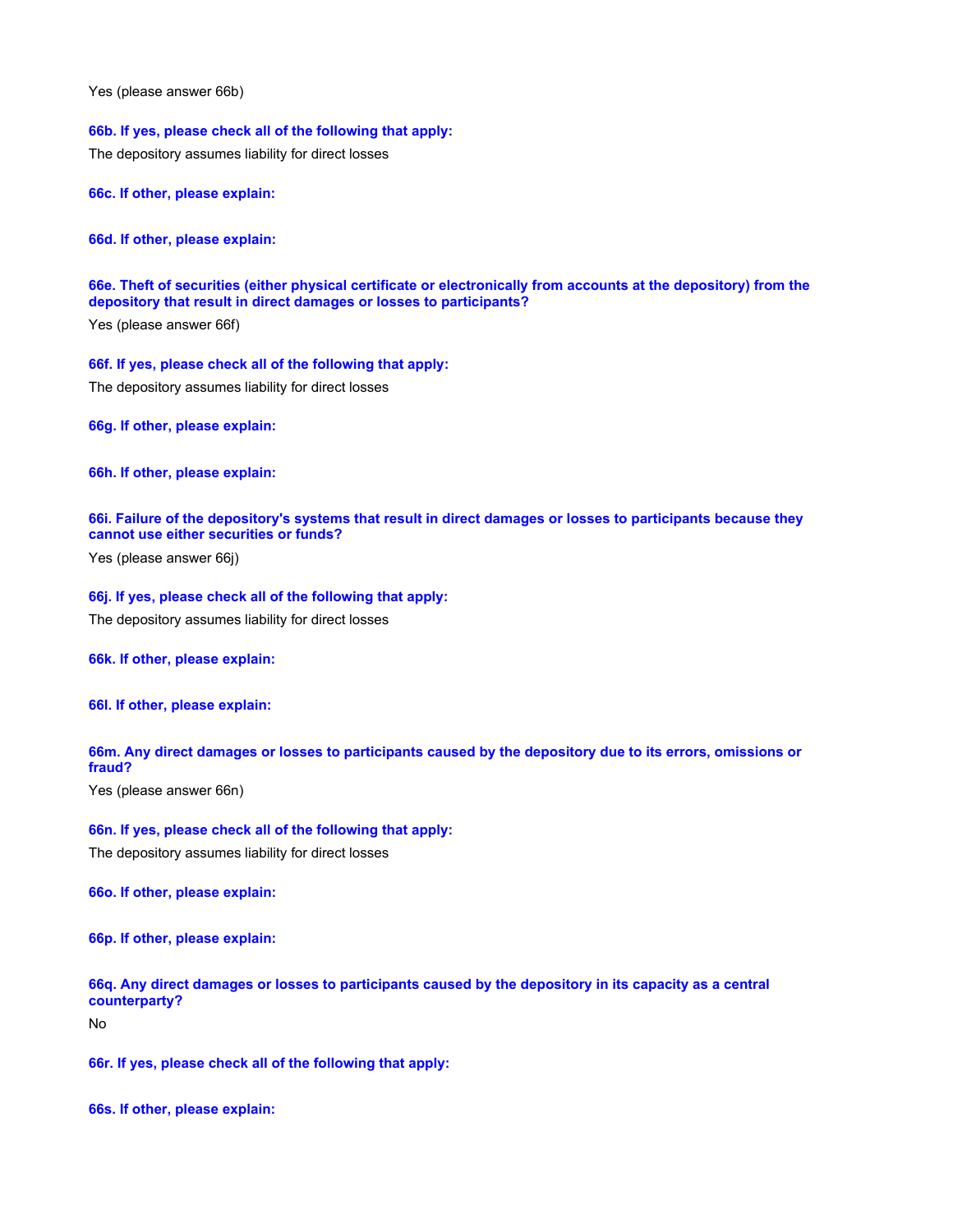## **66t. If other, please explain:**

KDPW performs CCP functions for both the cash and the derivatives markets by providing cash netting, anonymity and organizing guarantee funds, although, KDPW does not act as a counterparty to the transaction in a legal sense. However in the first half of year 2010 the depository established a new company KDPW\_Clearpool, whose assets will support the depository settlement guarantee system. It is the first step in the process of spin-off of a clearing house (CCP) from KDPW. The depository is planning to create the CCP clearing house and achieve full CCP functionality next year.

#### **66u. Does the depository guaranty settlement?**

Other (please answer 66w)

### **66v. Please explain how this is accomplished. What are the procedures and safeguards that permit the depository to guaranty settlement?**

## **66w. If other, please explain:**

Settlement is guaranteed only for regulated and alternative trading markets transactions. The clearing guarantee is accomplished by KDPW\_CCP (wholly-owned by the KDPW, EMiR complaiant). KDPW\_CCP operates as a CCP (central counterparty) performing the clearing of transactions executed in the cash and derivatives markets, both in onexchange and off-exchange (OTC) markets. It becomes the counterparty for all transactions accepted for clearing (via novation). The legal concept of novation in Polish law came into effect in August 2012 and in practice, from December 2012, KDPW\_CCP assumes the rights and obligations arising from trades accepted for clearing. Through this mechanism, KDPW\_CCP becomes a counterparty directly legally responsible to participants who are clearing counterparties (the original trade expires).The clearing guarantee system includes margin deposits (initial and maintenance margins for derivatives and maintenance margins for the cash market, calculated daily for each clearing member) and the guarantee fund. Maximum additional contributions of clearing members to the guarantee fund are capped at 110% of the member's basic contribution, which allows members to assess the risks of participation in the clearing guarantee system. The capital of KDPW\_CCP, which amounts to PLN 227 million (around USD 60 million), may be used to cover a participant's default if the margins and the guarantee fund prove insufficient.

## **66x. Any direct damages or losses to participants caused by the depository as a result of force majeure events, acts of God, or political events, etc.?**

No

**66y. If yes, please check all of the following that apply:**

**66z. If other, please explain:**

**66~. If other, please explain:**

#### **66+. In all cases where the depository assumes responsibility for direct or indirect or consequential losses, is the depository's liability limited by a standard of care determination?**

Yes (please answer 66\*)

#### **66\*. Please define the standard of care applied:**

A greater degree of effort is expected from KDPW, measured by recognising the professional nature of the depository functions carried out by KDPW.

**66!. If other, please explain:**

#### **67. Do the depository's written contracts, rules, or established practices and procedures provide protection against risk of loss of participant assets by the depository in the form of?**

#### **67a. Indemnification**

No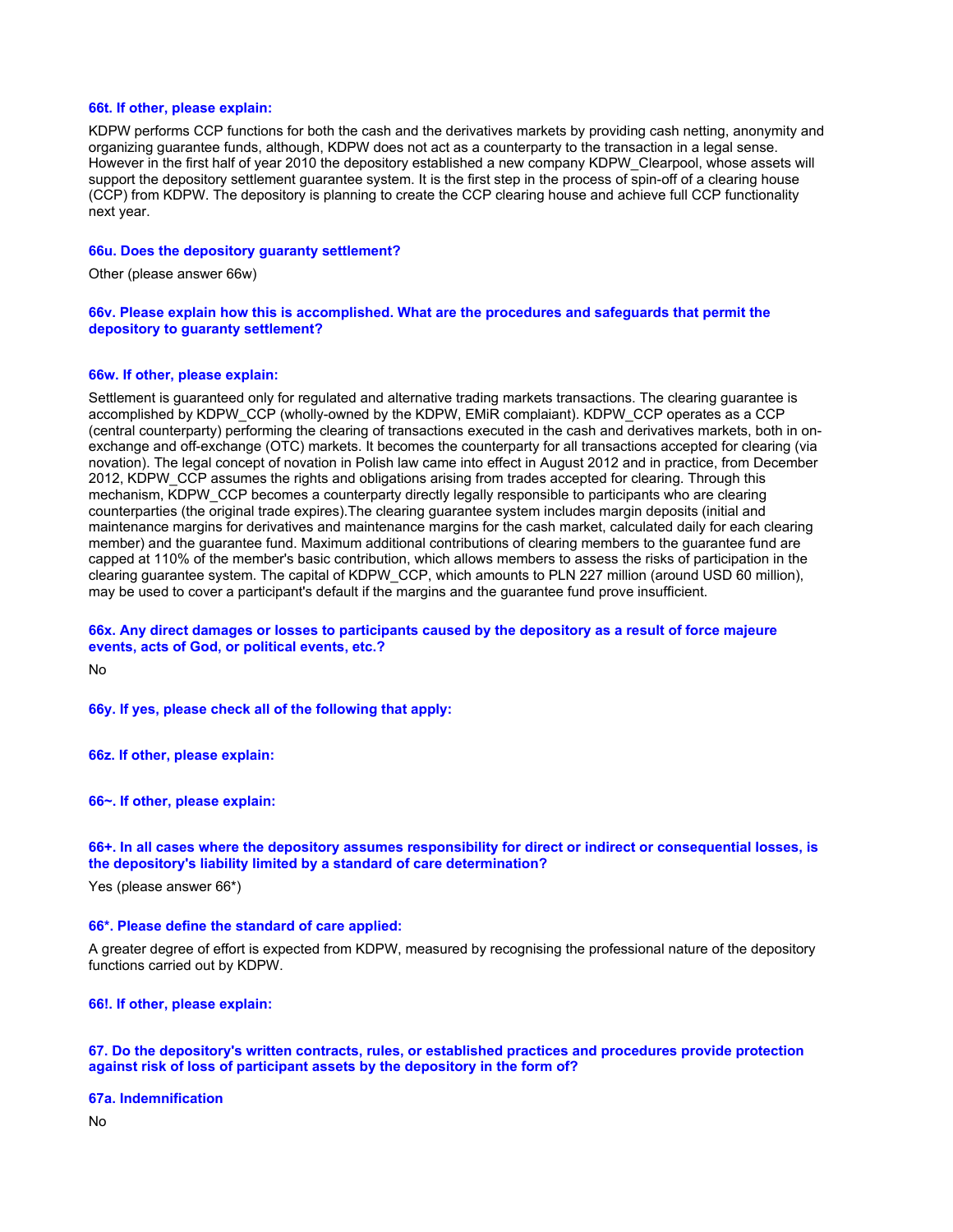## **67b. Please explain (then please answer 67c):**

**67c. Please provide details of the relevant sections of the contracts, rules or practices where this information is found.**

### **67d. Insurance**

Yes (please answer 67e)

#### **67e. Please explain (then please answer 67f):**

KDPW holds an insurance agreement to cover specific fraud relating to KDPW-owned financial instruments, financial instruments registered on KDPW accounts and KDPW managed accounts, or where KDPW holds powers of attorney. The policy further covers risks involving malfunctions of IT systems, computer crime, and professional liability of financial institutions (interest or damages for failure to perform its functions, or for negligent performance).

## **67f. Please provide details of the relevant sections of the contracts, rules or practices where this information is found.**

n/a

## **67g. Acknowledgement of liability for losses caused by depository's own actions.**

Yes (please answer 67h)

## **67h. Please explain (then please answer 67i):**

see 67e

## **67i. Please provide details of the relevant sections of the contracts, rules or practices where this information is found.**

n/a

## **67j. Other**

Yes (please answer 67k)

#### **67k. Please explain (then please answer 67l:**

KDPW has a dedicated Corporate Security Department, which prepares policy, methodologies, procedures and tools to manage any kind of operational and legal risks, inter alia, resulting in a loss of assets registered in the KDPW depository system. However, rights to securities arise as a result of entries on securities accounts, which are in effect carried out by the participants themselves. The aggregated amounts of assets kept on securities accounts with participants are equal to the balances on depository accounts in KDPW. The reconciliation process at the end of each day allows to identify any discrepancies between KDPW's depositary accounts and participants' aggregated accounts and take any action to resolve them. Moreover, operational risk management and monitoring systems have strict procedures to deal with any kind of incidents that can occur in the KDPW processes and address ways how to cope with them. In case of direct material loss of a participant due to KDPW's own fault, the insurance policy might be activated to cover the loss. In addition, the assets of investors kept on securities accounts with participants are safeguarded using a compensation scheme, which is administered by KDPW and used to pay compensation to clients in the event of the bankruptcy of a participant or fraudulent dealings by participants.

## **67l. Please provide details of the relevant sections of the contracts, rules or practices where this information is found.**

Compensation Scheme Regulation, art. 132-146 of the Trading in Financial Instruments Act, Rules of Operation of the Compensation Scheme

#### **68. Is the depository immune from legal action in its own jurisdiction?**

Other (please answer 68a)

**68a. If other, please explain:**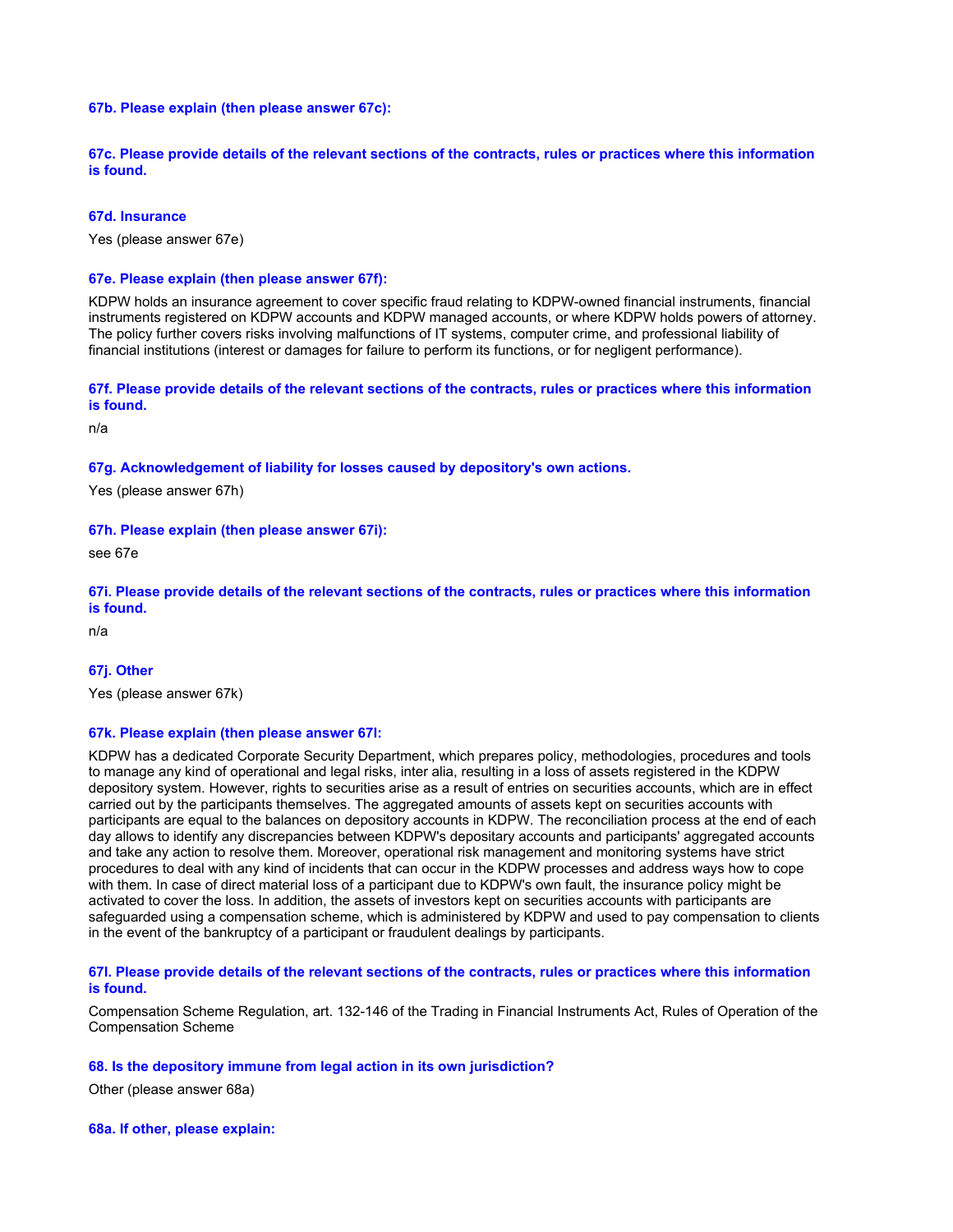According to Article 6 pt 4 of the Bankruptcy and Restitution Law a legal entity which has been established on the basis of the provisions of an Act of Parliament cannot be declared bankrupt. The Depository is such a legal entity.

## **Security Control**

## **69. How do participants receive information (view actual settlement of trades, movement of securities on their accounts, etc.) and see the status of their accounts? (Choose all that apply.)**

By direct electronic link, Other (please answer 69a)

#### **69a. Please explain:**

Participants can use the messaging communication system ESDI/WEB (Electronic System for Distribution of Information) or ESDK (Electronic System for Message Distribution), which in the appropriate hardware configuration performs the function of direct electronic link.

## **70. Do participants have access to affect their holdings, including confirming and affirming trades, movement of securities on their accounts, etc.?**

Yes (please answer 70a)

## **70a. How is access given to participants? (Choose all that apply.)**

By direct electronic link (please answer 70b), Other (please answer 70c)

#### **70b. Please select type of electronic link:**

Internet

### **70c. Please explain:**

Participants can use the messaging communication system (KDPW Data Exchange System): ESDI/WEB (Electronic System of the Information Distribution) or ESDK (Electronic System of the Messages Distribution), which in an appropriate hardware configurations has the function of direct electronic link.

#### **70d. If other, please explain:**

## **71. Regarding data security:**

#### **71a. Are passwords used by participants to access their accounts?**

Yes, Other (please answer 71b)

### **71b. If other, please explain:**

Participants have access to the Electronic System of Distribution of Information (ESDI/WEB) or the Electronic System for Distribution Message (ESDK). Data security is based mainly on cryptography (data encipherment), however user passwords are also used for email account access (ESDI/WEB).

#### **71c. Does each user have a unique user ID?**

Yes

**71d. If other, please explain:**

**71e. Are passwords regularly changed?** Other (please answer 71g)

**71f. How often?**

# **71g. If other, please explain:**

Individual cryptographic keys are changed every two years. There is no need to change user passwords.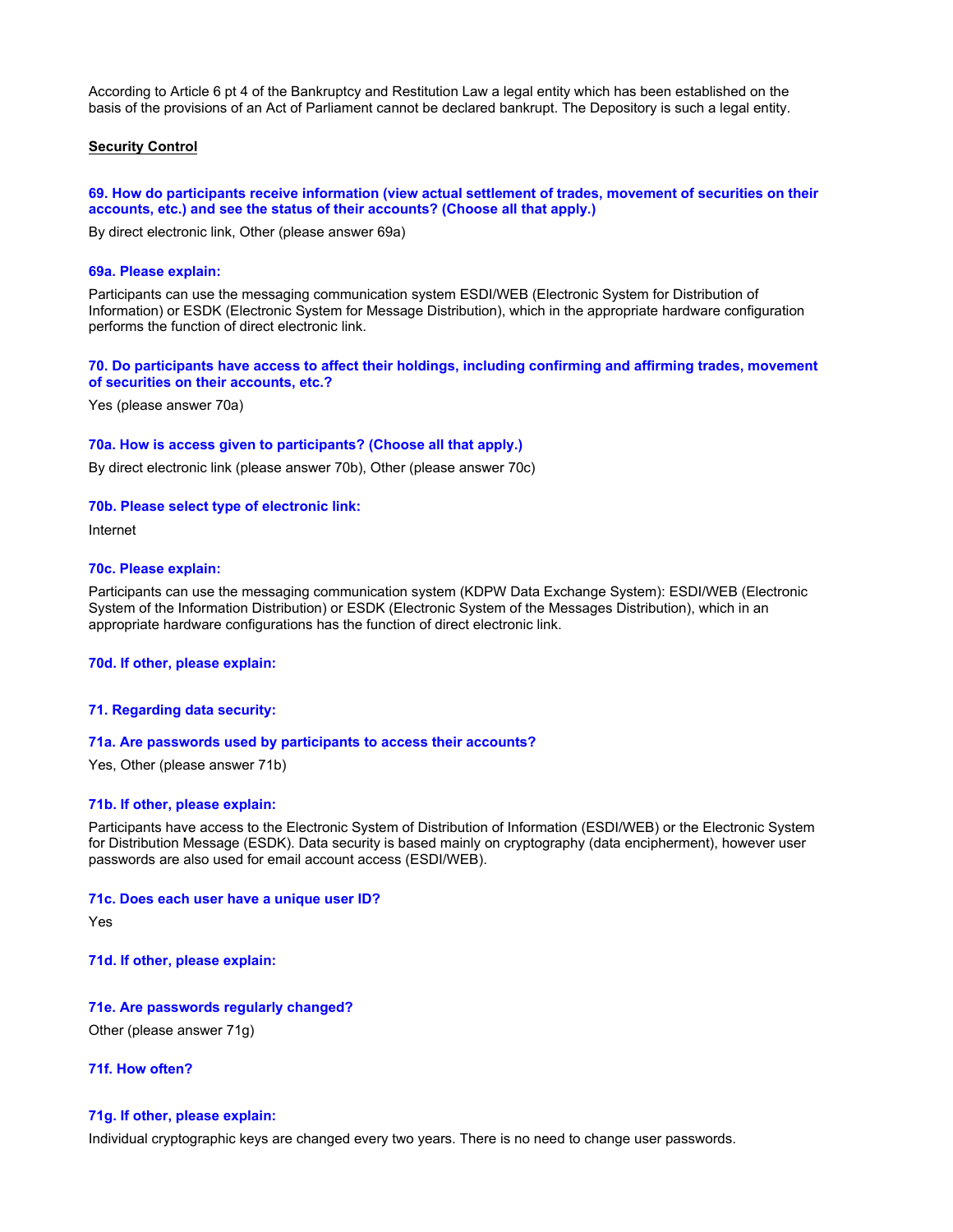**71h. Is there a user lock-out after a pre-set number of unsuccessful User ID attempts?** No

**71i. How many?**

**71j. If other, please explain:**

**72. Does the depository communicate with other market entities such as stock exchanges, payment systems, clearing houses, etc., by secured linkages?**

Yes (please answer 72a)

## **72a. Please explain:**

KDPW\_CCP, Warsaw Stock Exchange, National Bank of Poland, Polish Financial Supervision Authority, BondSpot S.A., Warsaw Commodity Clearing House

**73. How does the depository communicate with other market entities?**

**73a. Stock Exchanges (Choose all that apply.)** Internet

**73b. Payment Systems (Choose all that apply.)**

Internet

**73c. Clearing Houses (Choose all that apply.)**

Paper/other

**73d. Registrars (Choose all that apply.)**

Not applicable

**74. How is access to the physical building controlled? (Choose all that apply.)**

By guards, By electronic keys/personal ID card, By alarm system

**74a. Please explain:**

**75. What are the vault security procedures for the safekeeping of physical paper? (Choose all that apply.)** Not applicable; no vault is maintained

**75a. Please indicate frequency of vault counts:**

**75b. Please explain:**

# **Participant Default Protections Resulting from a Participant Failure**

**76. If a participant defaults, how is the loss covered? (Choose all that apply?)** Other (please answer 76d)

**76a. Please explain the process:**

**76b. Please explain the process of how the loss is shared: (Choose one.)**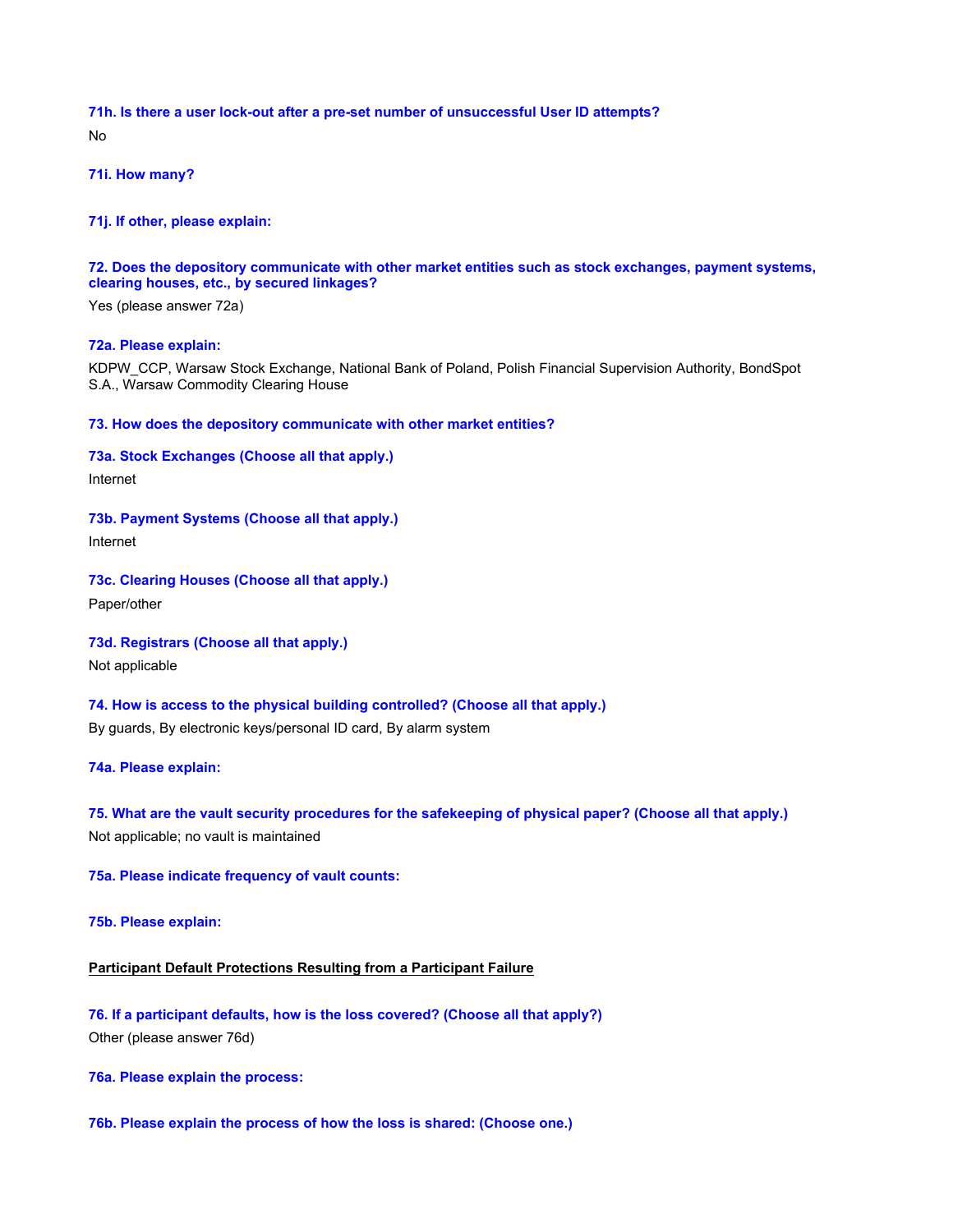## **76c. If other, please explain:**

## **76d. Please explain:**

KDPW, CCP, a subsidiary of KDPW, operates a guaranty system covering the losses of a clearing member, represented by a settlement agent in KDPW. KDPW\_CCP uses a range of mechanisms, which reduce the risk of counterparty default on a systemic basis. The sequence of activating the resources of the clearing guarantee system are as follows: 1) defaulting clearing member credits; 2) defaulting clearing member margins (initial margin,maintenance margin, additional margin); 3) default/guarantee fund – the defaulting clearing member contribution; 4) KDPW dedicated capital (in the amount corresponding to at least 25% of the capital requirements taking into account the allocation of the resources in relation to the size of the fund; 5) basic contributions to the settlement guarantee fund of KDPW\_CCP's non-defaulting members; 6) KDPW\_CCP own capital to the level of 100% of the required capital; 7) additional contributions of KDPW\_CCP's non-defaulting members capped at the level of the 50 original payments as per the latest calculation; 8) remaining capital of the KDPW\_CCP.

## **77. During the past three years, has there been a situation where a participant defaulted which resulted in a significant loss?**

No

**77a. How was the situation resolved? Or if you answered "Other," then please explain:**

**78. Does the depository have a guaranty fund independent of stock exchange or other market guarantees?** Other (please answer 78l)

### **78a. If yes, please respond to the following questions:**

#### **What is the size of the fund (then please answer 78b)?**

#### **78b. How is the size of the fund determined? (Choose one.)**

By participant volume

## **78c. If other, please explain:**

## **78d. How is the fund financed? (Choose one.)**

Contributions from participants (please answer 78f)

## **78e. If so, what is the amount or percentage per owner?**

#### **78f. If so, what is the amount or percentage per participant?**

The basis used in determining the total size of the fund and the contributions of participants with the status of clearing member in KDPW\_CCP is the level of uncovered risk. The uncovered risk is the difference between the value of the initial margin, calculated according to the value of stress-test parameters for positions at the end of day, and the value of the actual initial margin posted by the clearing participant. The size of the fund is determined using the maximum value of uncovered risk of all participants and limited by the minimum and maximum levels adopted by KDPW\_CCP. Contribution payment amounts are determined proportionally to the value of uncovered risk exposure for each clearing member. KDPW\_CCP operates a guarantee fund independent of the stock exchange or other market guarantees. The size of the guarantee fund for the end of September 2015: 1) Stock Exchange Transactions and BondSpot (regulated market) - PLN 291 million/ EUR 69 million/ USD 77 milion; 2) Alternative Trading System ASO GPW BondSpot - PLN 2 million/ EUR 0.47 million/ USD 0.53 million, 3) OTC Guarantee Fund - PLN 61 million/ EUR 14.39 million/ USD 16.14 million (exchange rates at the end of September 2015: USD/PLN – 3.78; EUR/PLN – 4.24). Moreover, after the initiation of new service in KDPW\_CCP - negotiated securities lending and borrowing services, KDPW will manage one additional dedicated fund - settlement guarantee fund designed solely for securing the performance of obligations arising from a securities loan closing phase (which includes return of the borrowed securities as well as return of the initial collateral).

### **78g. If other, please explain:**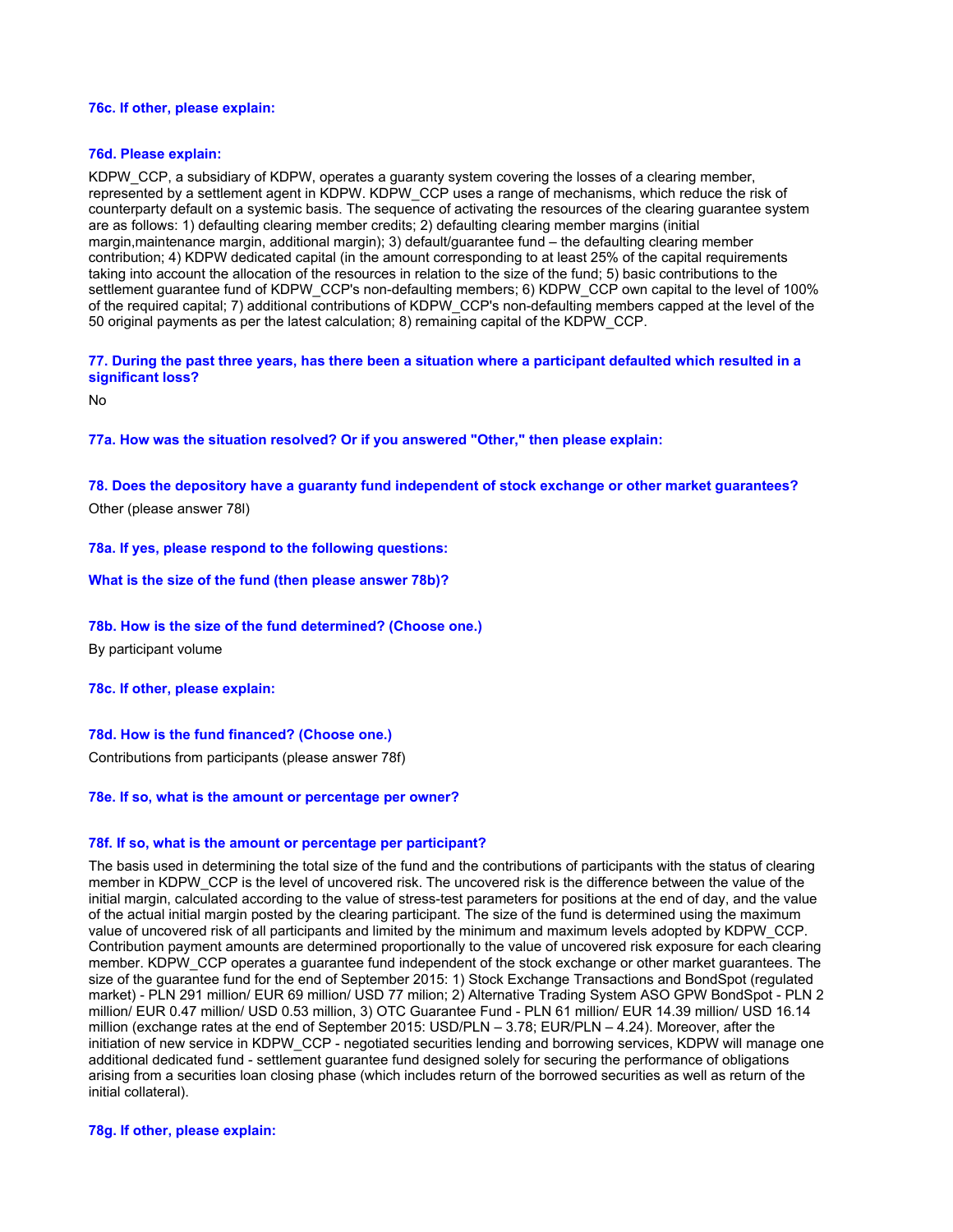## **78h. Who is covered by the fund? (Choose all that apply.)**

Other (please answer 78i)

### **78i. If other, please explain:**

clearing members

## **78j. When is the guaranty fund used? (Choose all that apply.)**

Other (please answer 78k)

## **78k. If other, please explain:**

When clearing member defaults

## **78l. If other, please explain:**

The guaranty fund covers the regulated and alternative markets transactions.

## **79. Does the depository have forms of oversight management for assessing and monitoring of the following? (Choose all that apply.)**

Participant eligibility requirements, Participant volumes, Settlement controls that minimize or eliminate the risk of default by a participant (please answer 79d)

#### **79a. Please explain other loss or default protections:**

- **79b. Please explain the requirements:**
- **79c. Please explain how these debit caps work:**

#### **79d. What type or types of settlement controls (Choose all that apply.)**

Simultaneous DVP (please answer 79g), Other (please answer 79h)

#### **79e. Please explain:**

### **79f. Please explain:**

## **79g. Please explain:**

Settlement of securities is effected after the confirmation of cash settlement in the central bank.

#### **79h. Please identify and explain:**

Additional settlement controls: (1) fully automated reconciliation process between KDPW and participants: securities transfers are reconciled with direct settlement participants immediately upon receipt of settlement confirmation from KDPW, total issue balances are checked against holdings on participants accounts at KDPW on a daily basis. Any unreconciled item must be posted on a special account and it is reported to KDPW on a daily basis. Each participant is obliged to take necessary steps to resolve the issue immediately. (2) In case of differences between KDPW and participant's records, a written explanation is required. KDPW may perform inspections at participant premises and can impose particular obligations or sanctions on its participants.

## **79i. Please explain briefly how these work:**

## **80. Does the stock exchange have default protections that extend to the depository, such as the following? (Choose all that apply.)**

Other (please answer 80a)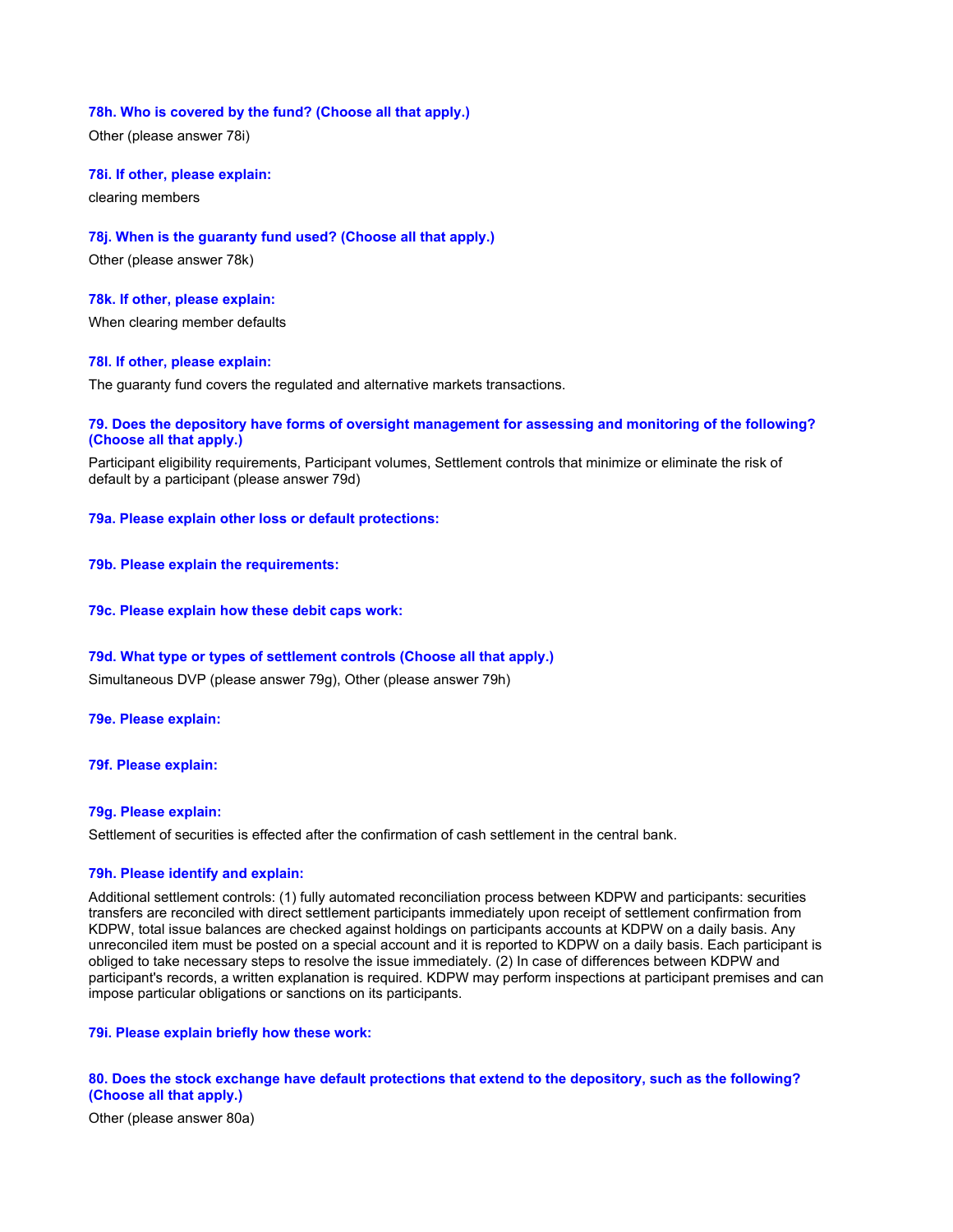## **80a. Please explain:**

KDPW\_CCP maintains a guarantee system for stock exchange and the alternative trading platform transactions (excluding block trade transactions)and also for OTC derivatives market transactions.

#### BUSINESS RECOVERY PLAN

*This section is intended to identify key aspects of the depository's Business Recovery Plan (BRP), including testing requirements and past results, expected recovery time periods, and the independent review and validation (if any) of the BRP.*

#### **81. Do you have a formal business recovery plan?**

Yes (please answer 81a)

#### **81a. Does your Business Recovery Plan include: (Choose all that apply.)**

Back-up of all computer files, Off-site data storage, Back-up files stored and locked, Off-site operations facility, Other (please answer 81h)

**81b. Please identify both the frequency and the last date of testing for the following third party:**

#### **Depository participants/members**

at last once a year; the last date of testing: 24.10.2015

**81c. Please identify both the frequency and the last date of testing for the following third party:**

#### **Stock exchange**

at last once a year; the last date of testing: 24.10.2015

## **81d. Please identify both the frequency and the last date of testing for the following third party:**

#### **Central bank**

at last once a year; the last date of testing: 24.10.2015

### **81e. Please identify both the frequency and the last date of testing for the following third party:**

### **Local brokers**

at last once a year; the last date of testing: 24.10.2015

#### **81f. Please identify both the frequency and the last date of testing for the following third party:**

**Any other third party**

**81g. If other, please explain:**

#### **81h. If other, please explain:**

On line data replication

**82. How quickly can the main system be reactivated in the event of an outage? (Choose one.)**

 $1 - 4$  hours

**82a. If other, please explain:**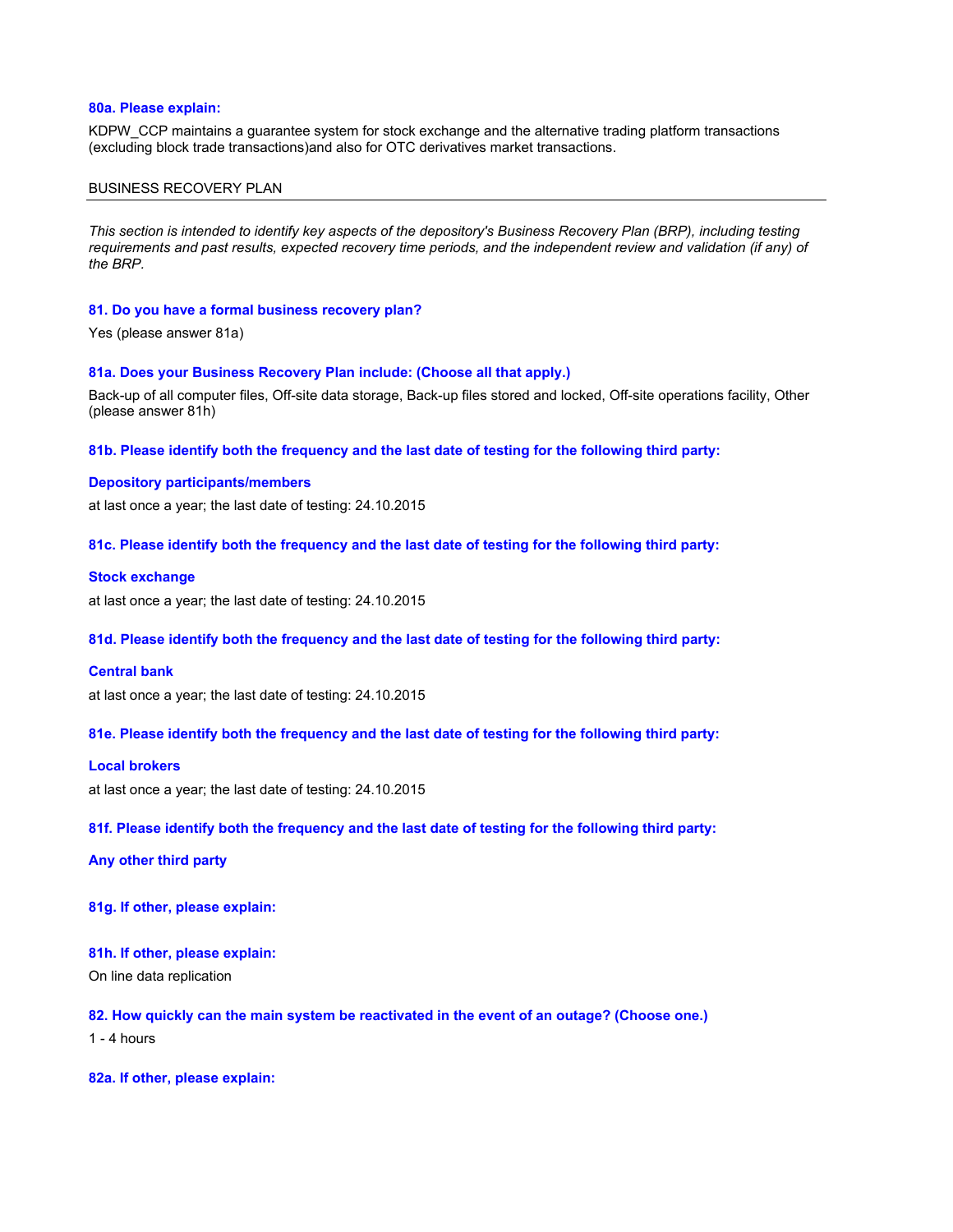## **83. If a back-up system exists, how quickly can the back-up system be activated in the event of the main system failing? (Choose one.)**

1 - 4 hours

**83a. If other, please explain:**

## **84. Will the depository publicly announce any system interruption?**

Yes (please answer 84a)

## **84a. To whom will the depository disclose any system interruptions? (Choose all that apply.)**

To the depository regulators, To all direct participants, Other (please answer 84d)

**84b. If so, please list webpage address:**

## **84c. If so, please list all publications:**

## **84d. Please explain:**

In case of cash settlement disruption - National Bank of Poland. In case of Pension Guarantee Fund management and processing of transfer payments between open-ended pension funds - Pension funds and pension fund management companies.

## **84e. How will the depository disclose any system interruptions? (Choose all that apply.)**

Other (please answer 84f)

### **84f. Please explain:**

Electronic System of the Information Distribution (ESDI/WEB), fax

## **84g. If other, please explain:**

## **85. In the past three years, has it been necessary to activate the recovery plan in a live situation?**

Yes (please answer 85a)

#### **85a. If yes, how much time was needed to implement the recovery plan? (Choose one.)**

Less than 1 hour (please answer 85b)

## **85b. How much time was needed to recover and restore business to normal operations? (Choose one.)**

1 - 4 hours (please answer 85c)

### **85c. What was the impact to the market? (Choose all that apply.)**

All securities settlements took place as scheduled on the same day with good value, All cash settlements took place as scheduled on the same day with good value

**85d. If other, please explain:**

### **85e. If other, please explain:**

## PERFORMANCE, INSURANCE, AND LOSS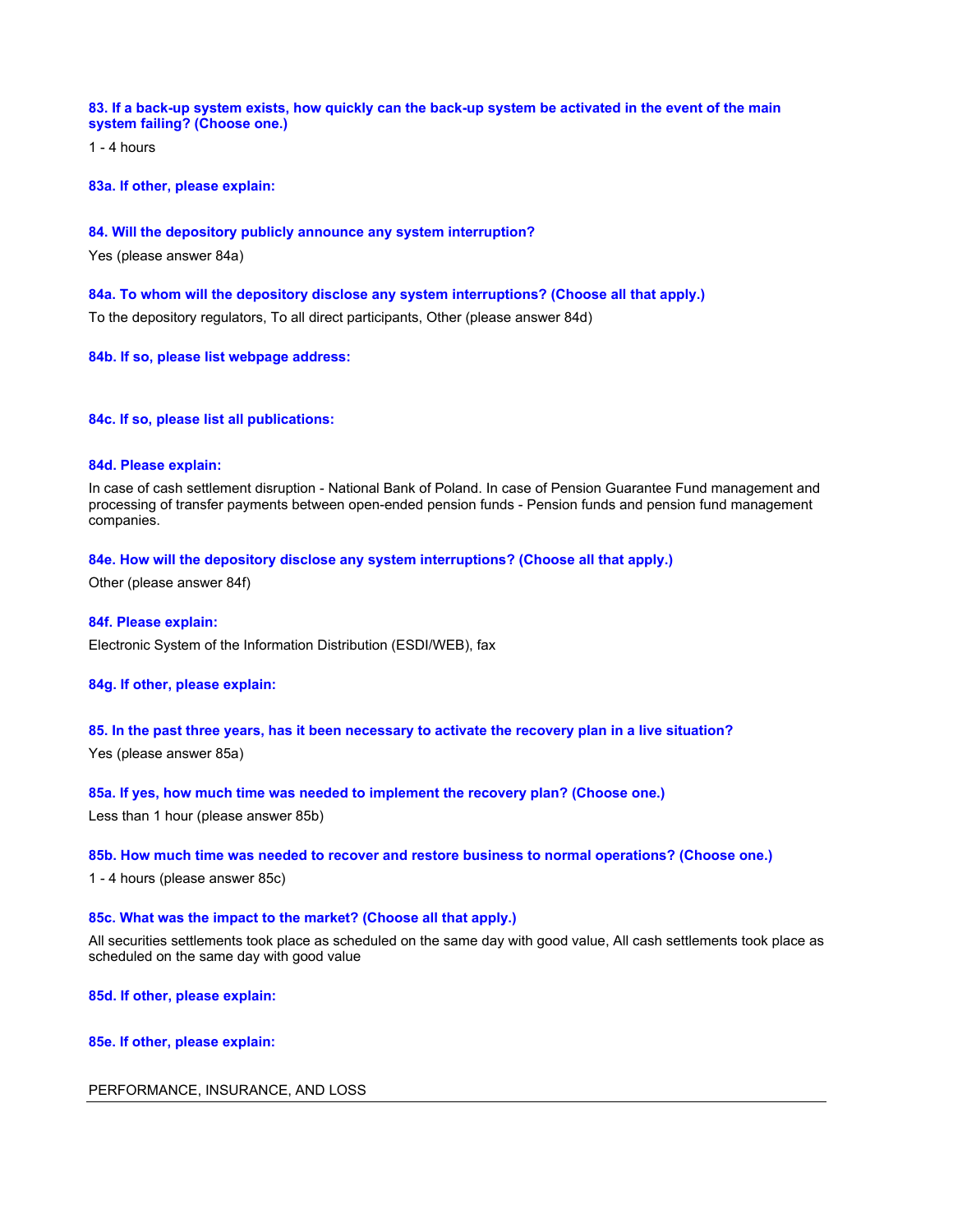*This section is intended to identify the level of insurance maintained by the depository, and the extent to which coverage would extend to financial loss incurred by participants and their clients, including but not limited to losses resulting from operating performance, security breaches, and employee negligence or misconduct.*

## **86. Has there been any material loss by the depository during the past three years?**

No

## **86a. If there has been a loss, please describe the cause, the final impact and the action taken to prevent a recurrence:**

**86b. If other, please explain:**

## **87. Has the depository been subject to any litigation involving a participant during the past three years?**

No, Other (please answer 87b)

#### **87a. Please explain the circumstances and resolution:**

## **87b. If other, please explain:**

KDPW has not been subject to any litigation by participants – however within the last three years has been subject to litigation involving clients of its former participant (a brokerage house) as a consequence of the participant's bankruptcy and related process of cash compensation distribution to investors. Assets for investor compensation are paid from the Investor Compensation Fund which is managed and controlled by KDPW, however the litigation process does not have any influence on the business activities of the depository. Investor claims might only have an effect on the assets of the Fund.

## **88. Has the depository realized revenues sufficient to cover expenses during the past three years? (Choose one.)**

Yes for all three years

### **88a. If other, please explain:**

#### **89. Does the depository maintain a reserve for operating losses?**

No

## **89a. Please describe and indicate reserve amount:**

#### **89b. If other, please explain:**

KDPW does not mantain the dedicated reserve capital for covering the operational losses as it is not required by the Polish regulations. There are no account reserves created for eventual operational losses. Account reserves are created only for probable losses. Hovewer KDPW does maintain supplementary and reserve capital, created by annual deductions from profit, which are dedicated to cover eventual losses.

**90. Has the regulatory body with oversight responsibility for the depository issued public notice that the depository is not in current compliance with any capital, solvency, insurance or similar financial strength requirements imposed by such regulatory body?**

No

#### **90a. Please describe:**

**90b. In the case of such a notice having been issued, has such notice been withdrawn, or, has the remedy of such noncompliance been publicly announced by the depository?**

Other (please answer 90e)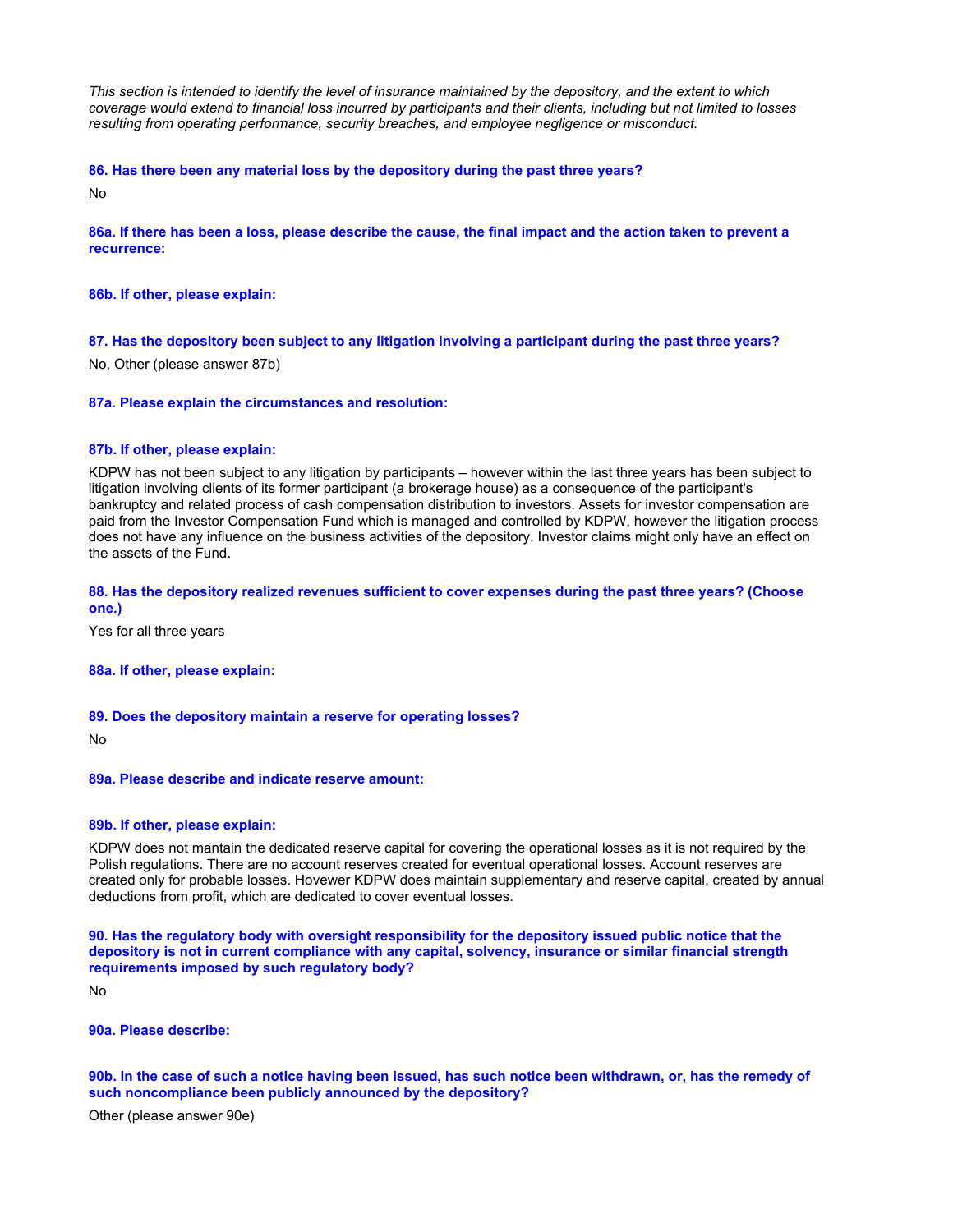**90c. If yes, please describe:**

**90d. If no, why not?**

**90e. If other, please explain:** Not applicable

**90f. If other, please explain:**

**91. Does the depository have insurance to cover losses in the event of Default on settlement commitments by the depository or a participant?**

No

**91a. What is the amount of the coverage?**

**91b. What is the amount of the deductible?**

**91c. If other, please explain:**

**92. Does the depository have Fidelity insurance (that is, insurance to cover loss of securities or money resulting, for example, from acts such as forgery, theft, fraud and/or employee dishonesty)?**

Yes (please answer 92a)

**92a. What is the amount of the coverage?** 100 mln PLN (26 mln USD – USD/PLN – 3.78the exchange rate at the end of the September 2015)

## **92b. What is the amount of the deductible?**

100 000 PLN (26 455 USD – USD/PLN – 3.78 the exchange rate at the end of the September 2015)

**92c. If other, please explain:**

#### **93. Does the depository have insurance for Operational Errors?**

Yes (please answer 93a)

**93a. What is the amount of the coverage?** 100 mln PLN (26 mln USD – USD/PLN – 3.78the exchange rate at the end of the September 2015)

**93b. What is the amount of the deductible?** 100 000 PLN (26 455 USD – USD/PLN – 3.78 the exchange rate at the end of the September 2015)

**93c. If other, please explain:**

**94. Does the depository have Errors and Omissions insurance?**

Yes (please answer 94a)

### **94a. What is the amount of the coverage?**

100 mln PLN (26 mln USD – USD/PLN – 3.78 the exchange rate at the end of the September 2015)

## **94b. What is the amount of the deductible?**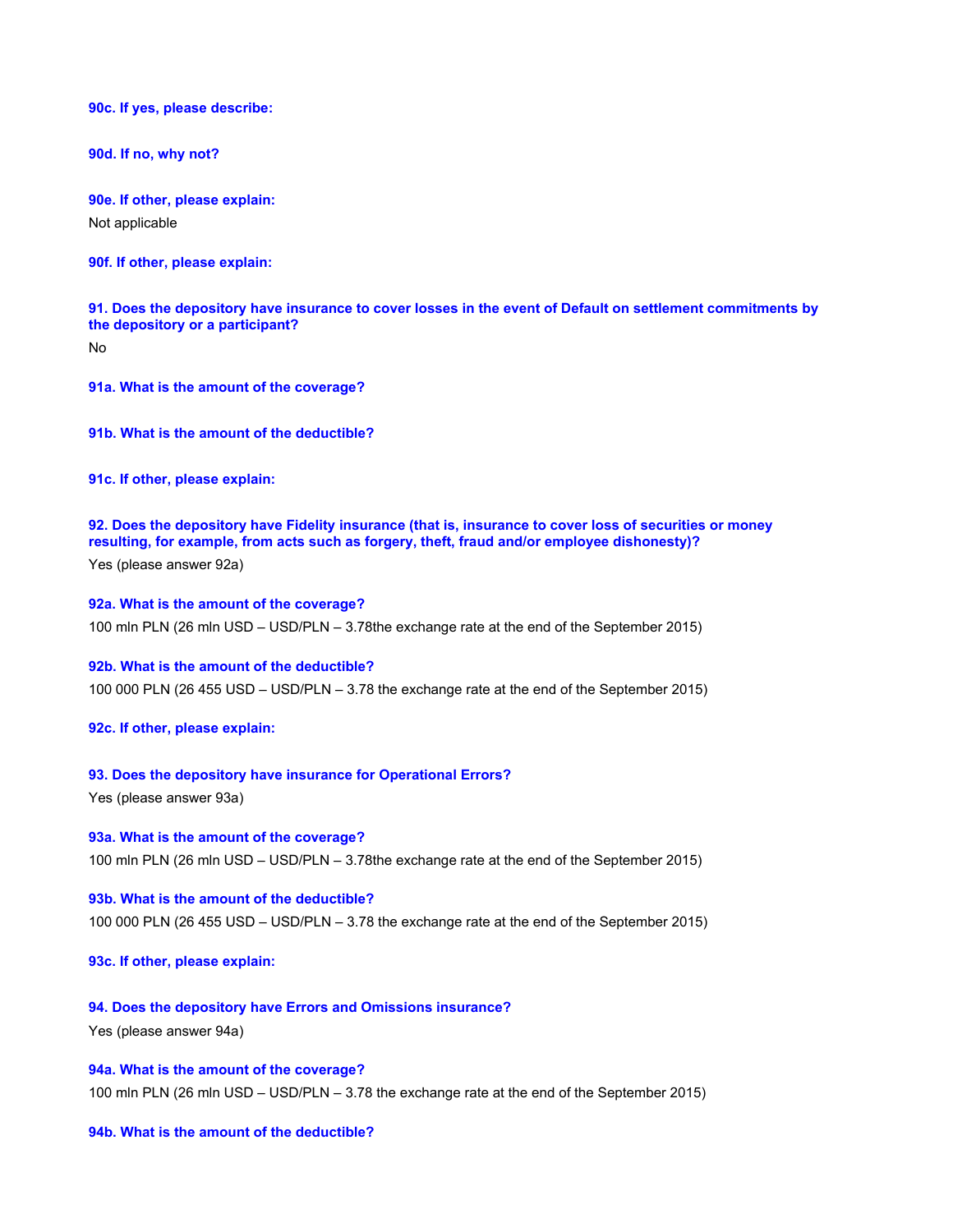100 000 PLN (26 455 USD – USD/PLN – 3.78 the exchange rate at the end of the September 2015)

## **94c. If other, please explain:**

## **95. Does the depository have insurance for the Premises?**

Yes (please answer 95a), Other (please answer 95c)

**95a. What is the amount of the coverage?**

-

**95b. What is the amount of the deductible?**

-

## **95c. If other, please explain:**

The Depository has insurance for the disaster recovery site. The owner of the main premises building (Stock Exchange Centre S.A.) holds the insurance for the building. KDPW has a 21% stake in The Stock Exchange Centre S.A.

### **96. Does the depository have any other insurance?**

Yes (please answer 96a)

## **96a. If so, what is it for?**

There is insurance for fire and other events, such as break-ins and theft, robbery and destruction, for all risks relating to fittings and portable equipment (laptop computers, portable telephones), property insurance in transit in Polish territory, civil liability as a result of managing offices.

### **96b. What is the amount of the coverage?**

Full property insurance - reproduction value.

#### **96c. What is the amount of the deductible?**

**96d. If other, please explain:**

**97. Who is the insurance carrier? If more than one insurance carrier, please list each carrier here and provide your responses to questions 97a and 97b in corresponding order.**

Gothaer TU S.A.,AIG Europe Limited - Insurance companies

### **97a. Who is the insurance carrier's parent company, if applicable? (If inapplicable, simply type n/a.)**

n/a

-

-

**97b. What is the term of the policy?**

# **97c. Who does the insurance cover? (Choose all that apply.)**

Depository, Other (please answer 97d)

# **97d. If other, please identify:**

KDPW\_CCP (its subsidiary)

**98. If you feel that you would like to provide additional details on any of the given answers, feel free to provide any additional comments here (maximum of 5,000 characters) or prepare an additional document identifying the question(s) you are commenting on and upload the document under 98a:**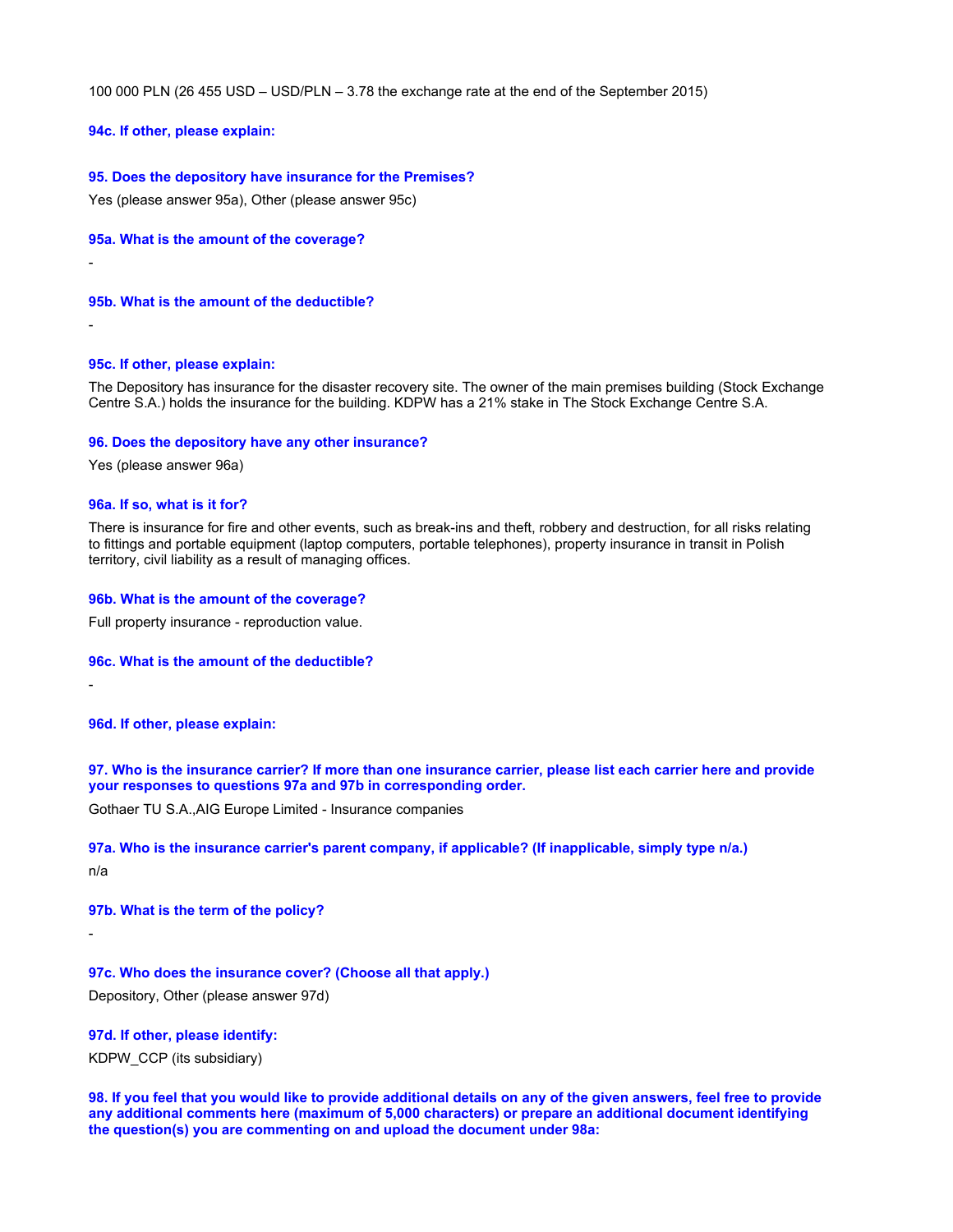### **98a. Upload document here:**

## PUBLIC AVAILABILITY

#### **99. The AGC encourages respondents/depositories to make their answers to this questionnaire publicly available. Will you be making your response publicly available? (For additional guidance, please review the help feature to this question.)**

#### Yes (please answer 99a)

Question 99 Help: The AGC suggests that you consider making your completed questionnaire available to the public either in response to requests or, if possible, by posting it on a web site. The information provided in response to the questionnaire will be used by the member banks of the Association in compiling Rule 17f-7 risk analyses and may also be furnished by members to U.S. investment companies. The information may also be furnished to other types of institutional investors, or to other parties who have an interest in the securities markets of various countries. However, the Association does not intend to release questionnaire responses directly to the general public. (For these reasons, the members of the Association cannot assure that responses will be treated as confidential or that responses will not become public.)

#### **99a. If yes, how will you be making it publicly available: (Choose all that apply.)**

Web site (please answer 99b)

#### **99b. Please provide web site address of publicly available questionnaire:**

http://www.kdpw.pl/en/kdpw/publications/Pages/Questionnaires.aspx

**99c. Please provide name of contact at depository who has been designated to receive such requests (then please answer 99d).**

**99d. How would they prefer to be contacted? (Choose all that apply.)**

**99e. Please provide telephone number:**

- **99f. Please provide facsimile number:**
- **99g. What is the preferred street address for mailing requests?**
- **99h. What is the preferred e-mail address for such requests:**

**99i. If other, please describe how you will be making the questionnaire publicly available:**

**100. Association members from time to time receive requests from their direct investor-clients for an informational copy of a depository's completed questionnaire. Such requests typically lead to interactions between personnel at the depository in question and member personnel or client personnel, or both. Those interactions take time and impose costs on both members and depositories.**

**Do you approve of Association members delivering a copy of your completed questionnaire to the member's direct client in response to the client's request?**

Yes

**Please provide any comments you have regarding the questionnaire.**

**You have reached the end of the questionnaire. Please be sure your contact details are updated. Your contact information is located in the first section of Part One within this questionnaire.**